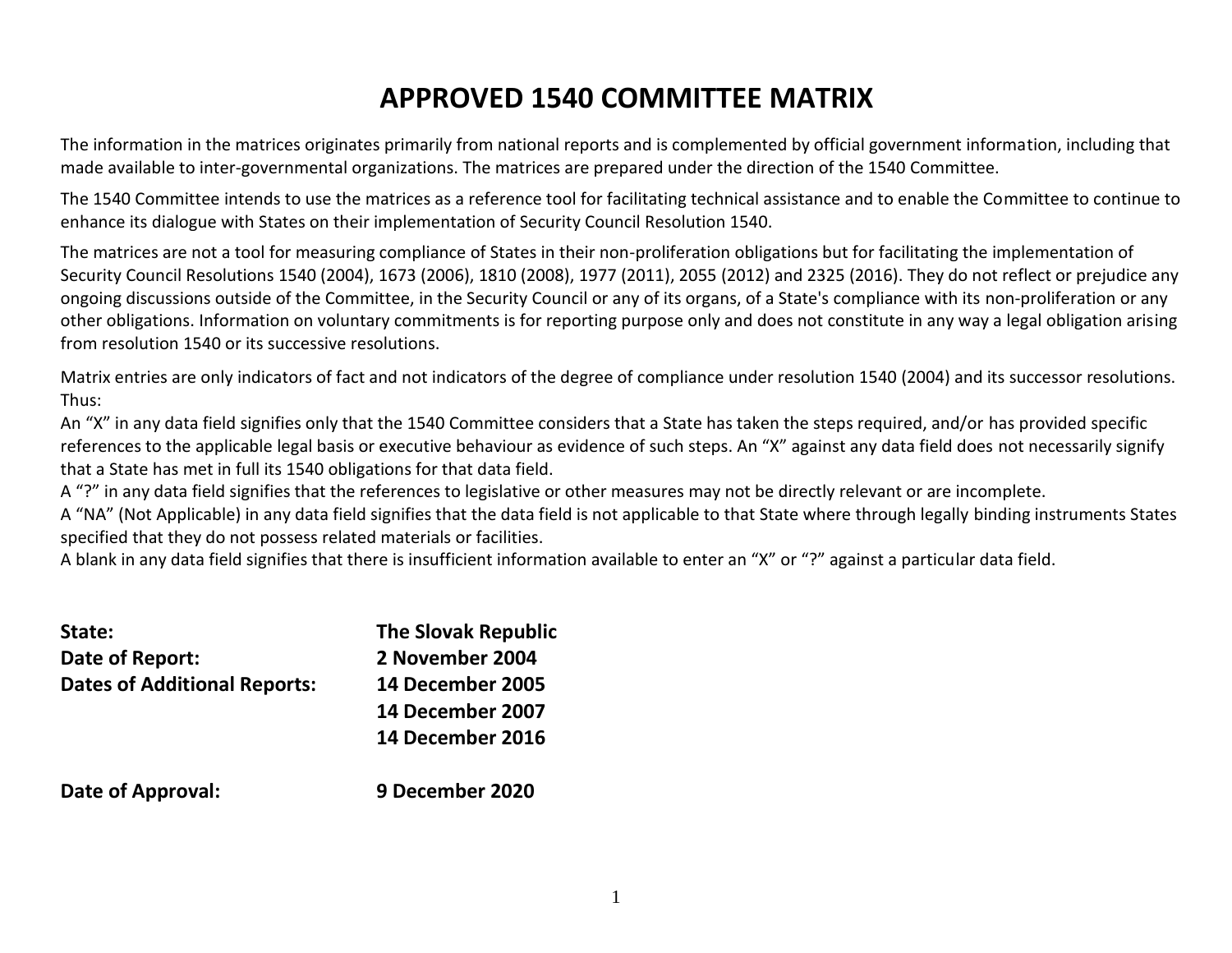### **I. OP 1 and related matters from OP 5, OP 8 (a), (b), (c) and OP10**

|                | <b>Adherence to legally binding</b><br>instruments, membership of<br>organisations, participation<br>in arrangements and<br>statements made. | Relevant information (i.e. signing, deposit of instrument of accession, ratification, etc) |  |  |  |  |  |  |  |  |
|----------------|----------------------------------------------------------------------------------------------------------------------------------------------|--------------------------------------------------------------------------------------------|--|--|--|--|--|--|--|--|
| 1              | Nuclear Non-<br><b>Proliferation Treaty</b><br>(NPT)                                                                                         | Deposit 1 January 1993                                                                     |  |  |  |  |  |  |  |  |
| 2              | Nuclear Weapons Free<br>Zone/ Protocol(s)                                                                                                    |                                                                                            |  |  |  |  |  |  |  |  |
| 3              | International<br>Convention for the<br>Suppression of Acts of<br>Nuclear Terrorism                                                           | Deposit 23 March 2006                                                                      |  |  |  |  |  |  |  |  |
| 4              | Convention on Physical<br><b>Protection of Nuclear</b><br>Material (CPPNM)                                                                   | Deposit 10 February 1993                                                                   |  |  |  |  |  |  |  |  |
| 5              | 2005 Amendment to the<br><b>CPPNM</b>                                                                                                        | Deposit 7 March 2013                                                                       |  |  |  |  |  |  |  |  |
| 6              | Comprehensive Nuclear-<br>Test-Ban Treaty (CTBT)<br>(not in force)                                                                           | Deposit 3 March 1998                                                                       |  |  |  |  |  |  |  |  |
| $\overline{7}$ | Chemical Weapons<br>Convention (CWC)                                                                                                         | Deposit 27 October 1995                                                                    |  |  |  |  |  |  |  |  |
| 8              | <b>Biological Weapons</b><br>Convention (BWC)                                                                                                | Deposit 1 January 1993                                                                     |  |  |  |  |  |  |  |  |
| 9              | Geneva Protocol of 1925                                                                                                                      | Deposit 22 September 1993                                                                  |  |  |  |  |  |  |  |  |
| 10             | 1997 International<br>Convention for the<br><b>Suppression of Terrorist</b><br><b>Bombings</b>                                               | Deposit 8 December 1993                                                                    |  |  |  |  |  |  |  |  |
| 11             | 1999 International<br>Convention for the<br>Suppression of the<br><b>Financing of Terrorism</b>                                              | Deposit 13 September 2002                                                                  |  |  |  |  |  |  |  |  |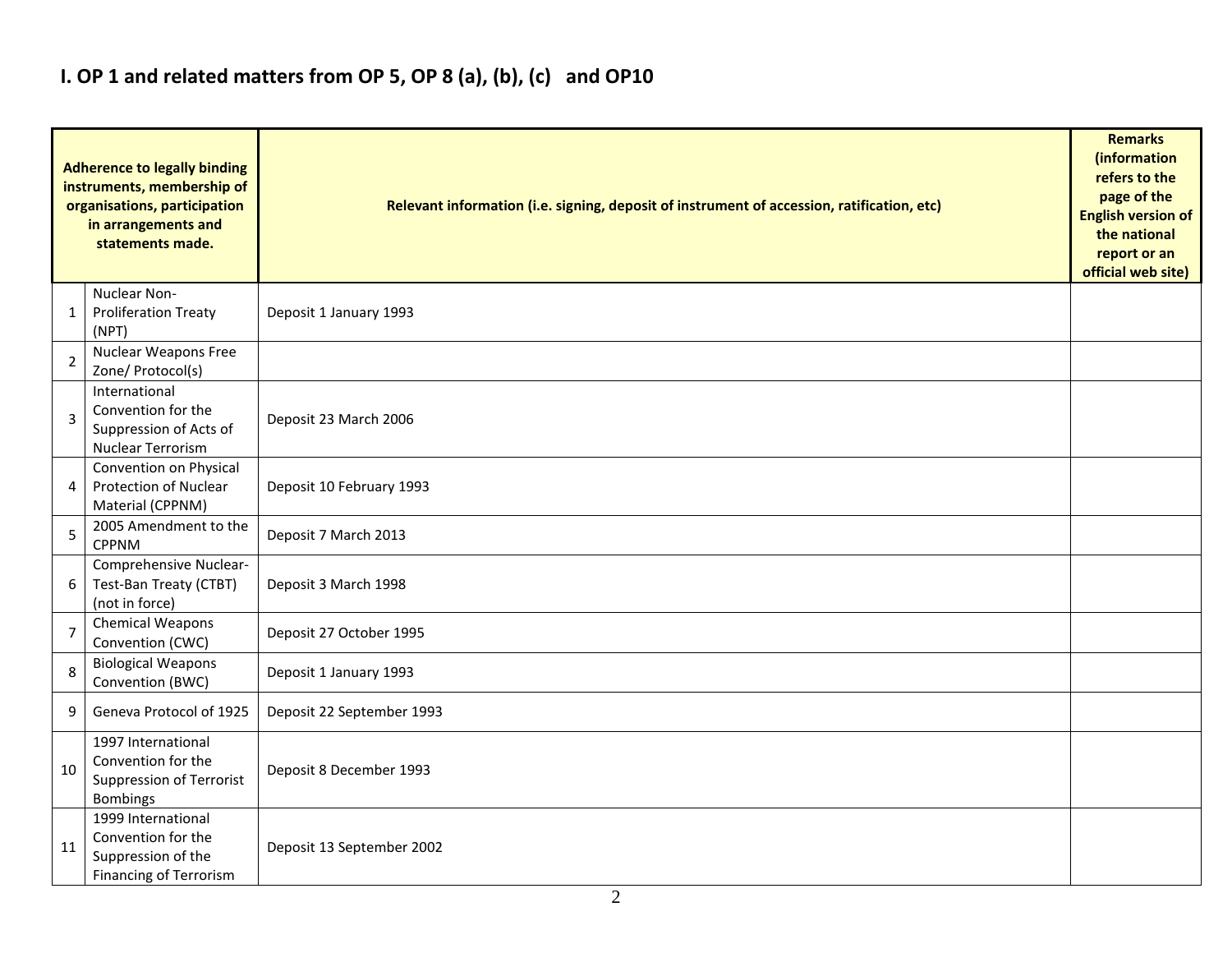|    | 2005 Protocol to the        |                                                                                                                                                                                                        |  |  |  |  |  |  |  |  |
|----|-----------------------------|--------------------------------------------------------------------------------------------------------------------------------------------------------------------------------------------------------|--|--|--|--|--|--|--|--|
|    | Convention for the          |                                                                                                                                                                                                        |  |  |  |  |  |  |  |  |
| 12 | suppression of unlawful     |                                                                                                                                                                                                        |  |  |  |  |  |  |  |  |
|    | acts against the safety of  |                                                                                                                                                                                                        |  |  |  |  |  |  |  |  |
|    | maritime navigation         |                                                                                                                                                                                                        |  |  |  |  |  |  |  |  |
|    | 2005 Protocol to the        |                                                                                                                                                                                                        |  |  |  |  |  |  |  |  |
|    | Protocol for the            |                                                                                                                                                                                                        |  |  |  |  |  |  |  |  |
| 13 | suppression of unlawful     |                                                                                                                                                                                                        |  |  |  |  |  |  |  |  |
|    | acts against the safety of  |                                                                                                                                                                                                        |  |  |  |  |  |  |  |  |
|    | fixed platforms located     |                                                                                                                                                                                                        |  |  |  |  |  |  |  |  |
|    | on the continental shelf    |                                                                                                                                                                                                        |  |  |  |  |  |  |  |  |
|    | 2010 Convention on the      |                                                                                                                                                                                                        |  |  |  |  |  |  |  |  |
|    | Suppression of Unlawful     |                                                                                                                                                                                                        |  |  |  |  |  |  |  |  |
| 14 | Acts Relating to            |                                                                                                                                                                                                        |  |  |  |  |  |  |  |  |
|    | <b>International Civil</b>  |                                                                                                                                                                                                        |  |  |  |  |  |  |  |  |
|    | Aviation                    |                                                                                                                                                                                                        |  |  |  |  |  |  |  |  |
|    | Other relevant regional     |                                                                                                                                                                                                        |  |  |  |  |  |  |  |  |
| 15 | legally binding             | <b>EURATOM Treaty</b>                                                                                                                                                                                  |  |  |  |  |  |  |  |  |
|    | instruments                 |                                                                                                                                                                                                        |  |  |  |  |  |  |  |  |
| 16 | <b>International Atomic</b> | <b>Since 1957</b>                                                                                                                                                                                      |  |  |  |  |  |  |  |  |
|    | Energy Agency (IAEA)        |                                                                                                                                                                                                        |  |  |  |  |  |  |  |  |
|    |                             | Australia Group (AG)                                                                                                                                                                                   |  |  |  |  |  |  |  |  |
| 17 | Directly relevant           | <b>Nuclear Suppliers Group (NSG)</b>                                                                                                                                                                   |  |  |  |  |  |  |  |  |
|    | Arrangements                | Wassenaar Arrangement (WA)                                                                                                                                                                             |  |  |  |  |  |  |  |  |
|    |                             | Zangger Committee (ZC)                                                                                                                                                                                 |  |  |  |  |  |  |  |  |
|    |                             | Proliferation Security Initiative (PSI)                                                                                                                                                                |  |  |  |  |  |  |  |  |
|    | Statement on non-           |                                                                                                                                                                                                        |  |  |  |  |  |  |  |  |
| 18 | provision of WMD and        | State reports that it does not provide any form of support to non-State actors.                                                                                                                        |  |  |  |  |  |  |  |  |
|    | related materials to        |                                                                                                                                                                                                        |  |  |  |  |  |  |  |  |
|    | non-State actors            | Organization for Security and Cooperation in Europe (OSCE)                                                                                                                                             |  |  |  |  |  |  |  |  |
|    |                             | European Union (EU)                                                                                                                                                                                    |  |  |  |  |  |  |  |  |
|    |                             | Council of Europe Committee of Experts on the Evaluation of Anti-Money Laundering Measures and the Financing of                                                                                        |  |  |  |  |  |  |  |  |
|    |                             | Terrorism (MONEYVAL)                                                                                                                                                                                   |  |  |  |  |  |  |  |  |
|    | Membership in relevant      | <b>INTERPOL</b>                                                                                                                                                                                        |  |  |  |  |  |  |  |  |
| 19 | international, regional     | World Health Organization (WHO)                                                                                                                                                                        |  |  |  |  |  |  |  |  |
|    | or sub-regional             |                                                                                                                                                                                                        |  |  |  |  |  |  |  |  |
|    | organisations               | World Organisation for Animal Health (OIE)                                                                                                                                                             |  |  |  |  |  |  |  |  |
|    |                             | World Customs Organization (WCO), and signed WCO Declaration on implementation of Framework of Standards to secure<br>and facilitate global trade (SAFE Framework of Standards)<br><b>Egmont Group</b> |  |  |  |  |  |  |  |  |
|    |                             |                                                                                                                                                                                                        |  |  |  |  |  |  |  |  |
|    |                             |                                                                                                                                                                                                        |  |  |  |  |  |  |  |  |
|    |                             |                                                                                                                                                                                                        |  |  |  |  |  |  |  |  |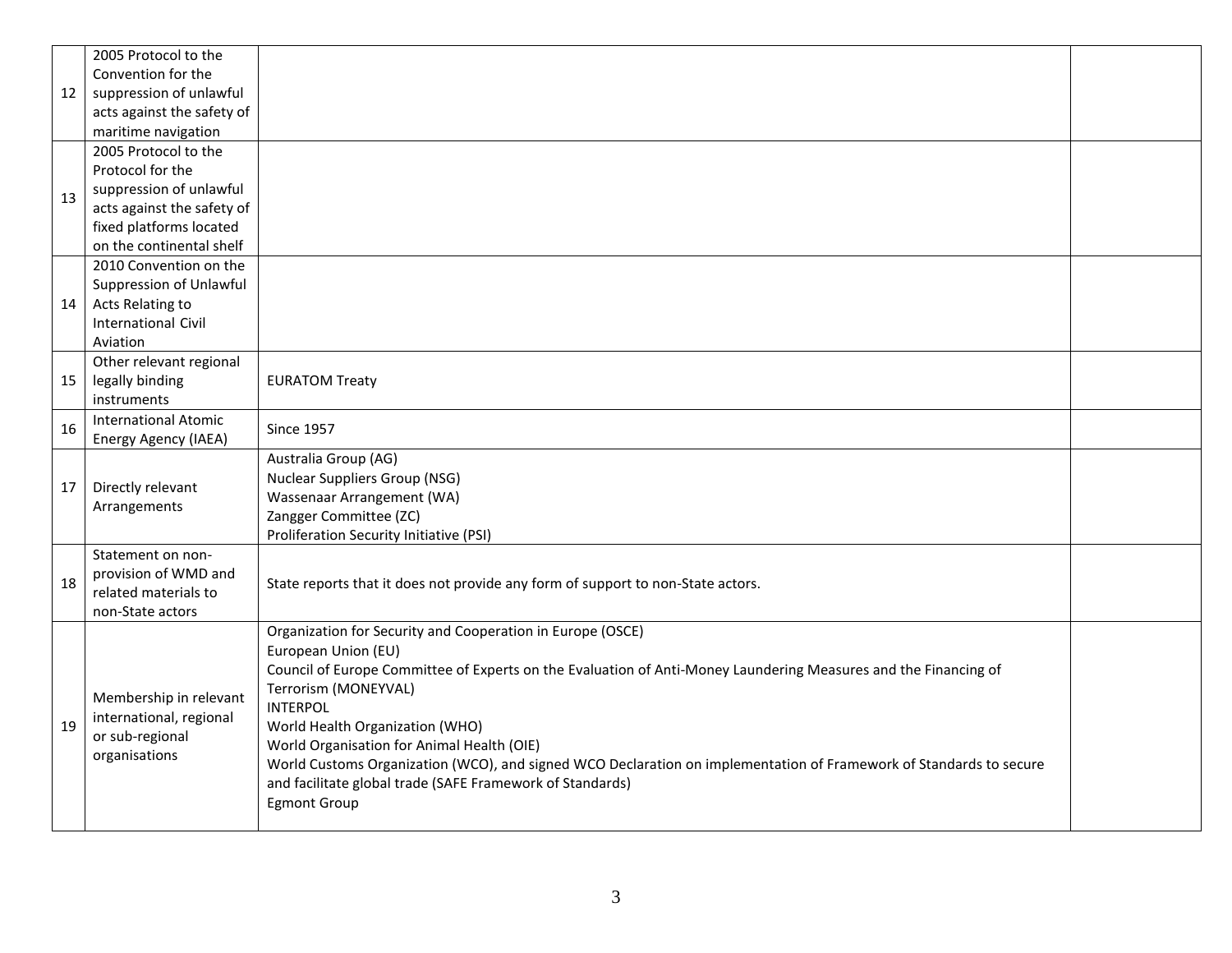### **II. OP 2 - Nuclear Weapons (NW), Chemical Weapons (CW) and Biological Weapons (BW)**

|                | <b>National legislation which</b><br>prohibits persons or entities     |        |                          |                   | <b>National legal framework</b>                                                                                                                                                                                                                                                                                                                |                             |                          |                     | <b>Enforcement and civil/criminal penalties</b>                                                                                                                                                                                                                                                                                                                                                                                                                                                                                                           |                |
|----------------|------------------------------------------------------------------------|--------|--------------------------|-------------------|------------------------------------------------------------------------------------------------------------------------------------------------------------------------------------------------------------------------------------------------------------------------------------------------------------------------------------------------|-----------------------------|--------------------------|---------------------|-----------------------------------------------------------------------------------------------------------------------------------------------------------------------------------------------------------------------------------------------------------------------------------------------------------------------------------------------------------------------------------------------------------------------------------------------------------------------------------------------------------------------------------------------------------|----------------|
|                | to engage in one of the<br>following activities and its<br>enforcement | N<br>W | X/?<br>$\mathbf{C}$<br>W | $\mathbf{B}$<br>W | Source document of national implementation<br>law                                                                                                                                                                                                                                                                                              | $\mathbf N$<br>$\mathsf{W}$ | X/?<br>$\mathbf{c}$<br>W | $\overline{B}$<br>W | <b>Source document</b>                                                                                                                                                                                                                                                                                                                                                                                                                                                                                                                                    | <b>Remarks</b> |
| $\mathbf{1}$   | manufacture                                                            | X      | X                        | $\mathsf{X}$      | NW:<br>1. NPT ratification<br>2. Act No. 541/2004 Coll. on the Peaceful Use<br>of Nuclear Energy (Atomic Act) as amended<br>CW:<br>Section 4 of Act No. 129/1998 Coll. on the<br>Prohibition of Chemical Weapons<br>BW:<br>1. Ratification of BWC<br>2. Section 3 par. 1 of Act No. 218/2007 Coll. on<br>the Prohibition of Biological Weapons | X                           | X                        | X                   | NW/CW/BW:<br>Sections 298, 299 and 419 of Act No. 300/2005<br>Coll. Penal Code as amended (Terrorism: Any<br>person who without authorization produces,<br>obtains, owns, possesses, transports, supplies<br>or otherwise uses the explosives, nuclear,<br>biological or chemical weapons or carries out<br>the illicit research and development of such<br>weapons or weapons prohibited by the law or<br>international treaty)<br>CW:<br>Act 129/1998, Article 41<br>BW:<br>Act 218/2007on the Prohibition of Biological<br>Weapons, Articles 23 and 24 |                |
| $\overline{2}$ | acquire                                                                | X      | X                        | $\mathsf{X}$      | NW/CW/BW:<br>Sections 298, 299 and 419 of Act No. 300/2005<br>Coll. Penal Code as amended<br>CW:<br>Section 6 of Act No. 129/1998 Coll. on the<br>Prohibition of Chemical Weapons                                                                                                                                                              | X                           | X                        | $\mathsf{X}$        | NW/CW/BW:<br>Sections 298, 299 and 419 of Act No. 300/2005<br>Coll. Penal Code as amended<br>CW:<br>Act 129/1998, Article 41                                                                                                                                                                                                                                                                                                                                                                                                                              |                |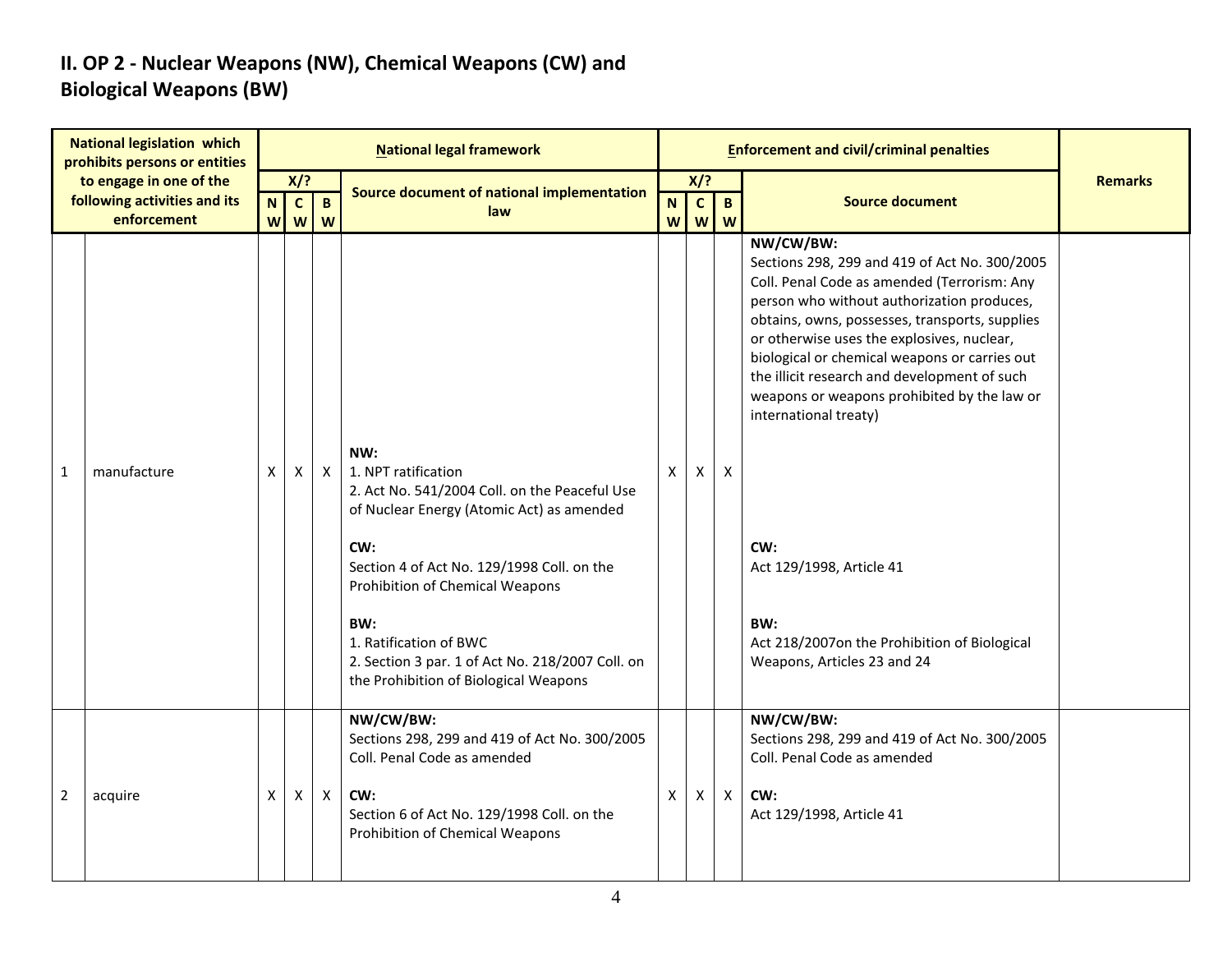|   |           |   |   |              | BW:<br>1. Ratification of BWC<br>2. Section 3 par. 1 of Act No. 218/2007 Coll. on<br>the Prohibition of Biological Weapons                                                                                                                                                                                            |              |              |   | BW:<br>Act 218/2007on the Prohibition of Biological<br>Weapons, Articles 23 and 24                                                                                                                                  |
|---|-----------|---|---|--------------|-----------------------------------------------------------------------------------------------------------------------------------------------------------------------------------------------------------------------------------------------------------------------------------------------------------------------|--------------|--------------|---|---------------------------------------------------------------------------------------------------------------------------------------------------------------------------------------------------------------------|
| 3 | possess   | X | X | $\mathsf{X}$ | NW:<br>Act No. 541/2004 Coll. on the Peaceful Use of<br>Nuclear Energy (Atomic Act), as amended<br>CW:<br>Section 6 of Act No. 129/1998 Coll. on the<br>Prohibition of Chemical Weapons<br>BW:<br>1. Ratification of BWC<br>2. Section 3 par. 1 of Act No. 218/2007 Coll. on<br>the Prohibition of Biological Weapons | X            | $\mathsf{X}$ | Χ | NW/CW/BW:<br>Sections 298, 299 and 419 of Act No. 300/2005<br>Coll. Penal Code, as amended<br>CW:<br>Act 129/1998, Article 41<br>BW:<br>Act 218/2007on the Prohibition of Biological<br>Weapons, Articles 23 and 24 |
| 4 | develop   |   | X | $\mathsf{X}$ | NW:<br>Act No. 541/2004 Coll. on the Peaceful Use of<br>Nuclear Energy (Atomic Act), as amended<br>CW:<br>Section 4 of Act No. 129/1998 on the<br>Prohibition of Chemical Weapons<br>BW:<br>1. Ratification of BWC<br>2. Section 3 par. 1 of Act No. 218/2007 Coll. on<br>the Prohibition of Biological Weapons       | ?            | X            | Χ | NW/CW/BW:<br>Sections 298, 299 and 419 of Act No. 300/2005<br>Coll. Penal Code, as amended<br>CW:<br>Act 129/1998, Article 41<br>BW:<br>Act 218/2007on the Prohibition of Biological<br>Weapons, Articles 23 and 24 |
| 5 | transport | X | X | $\mathsf{X}$ |                                                                                                                                                                                                                                                                                                                       | $\mathsf{X}$ | $\times$     | X | NW/CW/BW:<br>Sections 298 and 419 of Act No. 300/2005 Coll.<br>Penal Code as amended                                                                                                                                |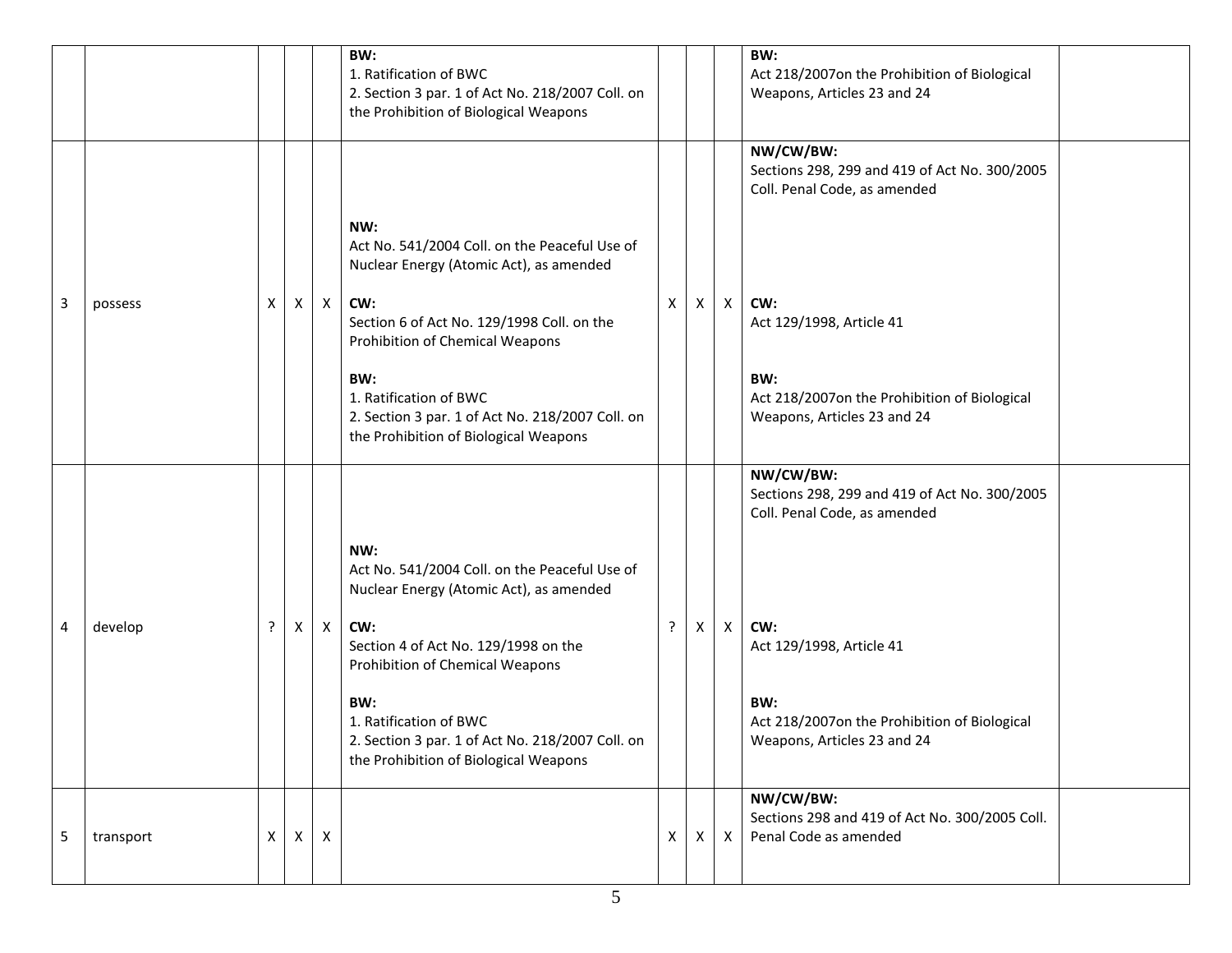|                |          |   |                    |              | NW:<br>Act No. 541/2004 Coll. on the Peaceful Use of<br>Nuclear Energy (Atomic Act) as amended<br>CW:<br>Section 4 of Act No. 129/1998 on the<br>Prohibition of Chemical Weapons<br>BW:<br>1. Ratification of BWC<br>2. Act 218/2007on the Prohibition of Biological<br>Weapons, Article 3 |   |              |                | CW:<br>Act 129/1998, Article 41<br>BW:<br>Act 218/2007 on the Prohibition of Biological<br>Weapons, Articles 23 and 24                                                                                         |  |
|----------------|----------|---|--------------------|--------------|--------------------------------------------------------------------------------------------------------------------------------------------------------------------------------------------------------------------------------------------------------------------------------------------|---|--------------|----------------|----------------------------------------------------------------------------------------------------------------------------------------------------------------------------------------------------------------|--|
| 6              | transfer | X | $\pmb{\mathsf{X}}$ | $\mathsf{X}$ | NW:<br>Act 179/1998, Article 1(2)<br>CW:<br>Section 4 of Act No. 129/1998 on the<br>Prohibition of Chemical Weapons<br>BW:<br>1. Ratification of BWC<br>2. Act 218/2007on the Prohibition of Biological<br>Weapons, Article 3                                                              | X | X            | $\pmb{\times}$ | NW/CW/BW:<br>Sections 298 and 419 of Act No. 300/2005 Coll.<br>Penal Code, as amended<br>CW:<br>Act 129/1998, Article 41<br>BW:<br>Act 218/2007on the Prohibition of Biological<br>Weapons, Articles 23 and 24 |  |
| $\overline{7}$ | use      | Χ |                    |              | NW:<br>Act 541/2004 - Atomic Act<br>$X \times  CW$<br>Section 4 of Act No. 129/1998 on the<br>Prohibition of Chemical Weapons<br>BW:<br>1. Ratification of BWC<br>2. Act 218/2007on the Prohibition of Biological<br>Weapons, Article 3                                                    | X | $\mathsf{X}$ | X              | NW/CW/BW:<br>Sections 298 and 419 of Act No. 300/2005 Coll.<br>Penal Code, as amended<br>CW:<br>Act 129/1998, Article 41<br>BW:<br>Act 218/2007on the Prohibition of Biological<br>Weapons, Articles 23 and 24 |  |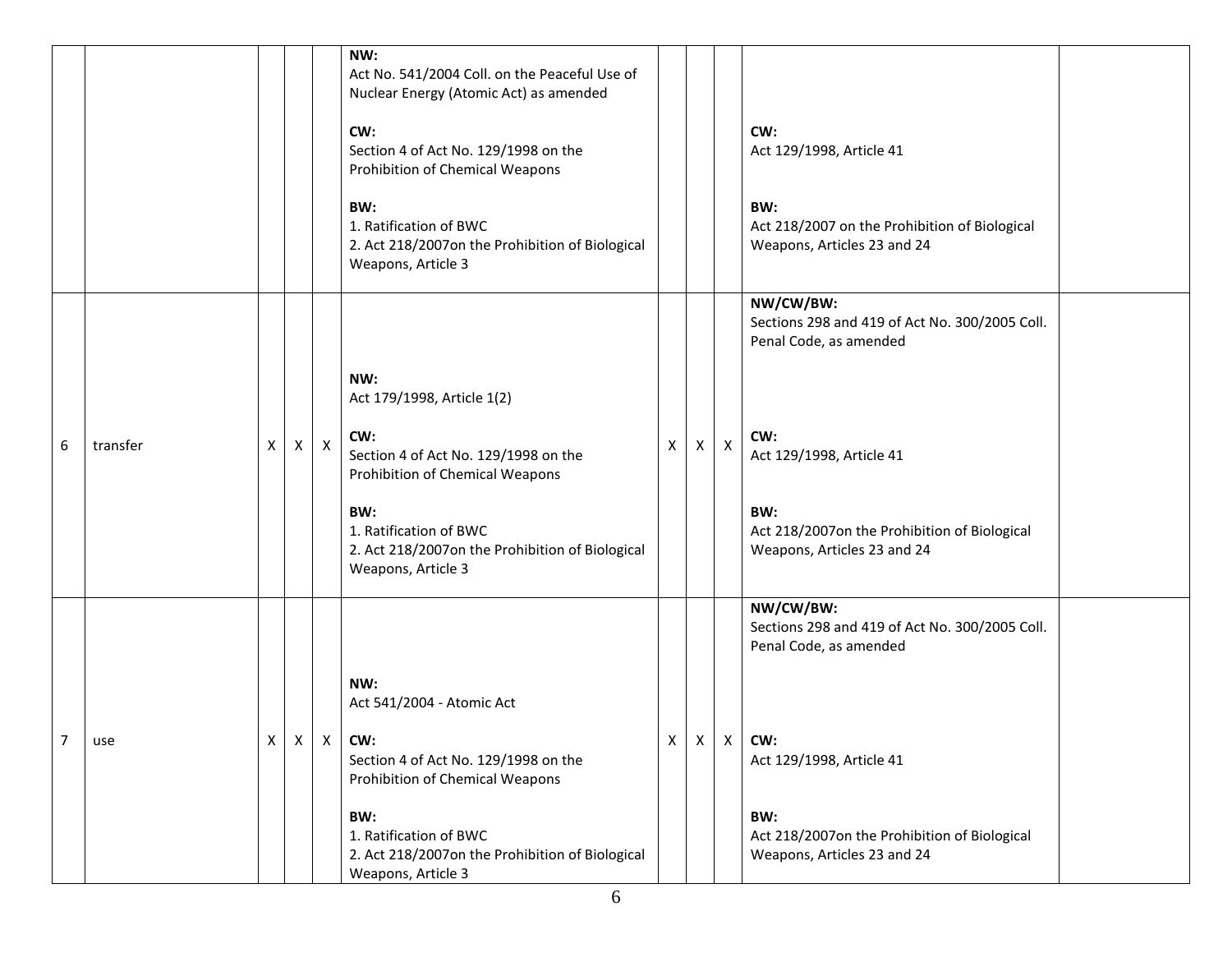| 8  | attempt to engage in<br>abovementioned<br>activities                      | X        | $\mathsf{X}$              | $\mathsf{X}$ | NW/CW/BW:<br>Sections 13 and 14 in connection to Sections<br>298, 299 and 419 of Act No. 300/2005 Coll.<br>Penal Code, as amended                                                                                  | $\mathsf{X}$ | X | $\mathsf{X}$              | NW/CW/BW:<br>Sections 13 and 14 in connection to Sections<br>298, 299 and 419 of Act No. 300/2005 Coll.<br>Penal Code, as amended                                                                                                                                                                                                                                                                                |  |
|----|---------------------------------------------------------------------------|----------|---------------------------|--------------|--------------------------------------------------------------------------------------------------------------------------------------------------------------------------------------------------------------------|--------------|---|---------------------------|------------------------------------------------------------------------------------------------------------------------------------------------------------------------------------------------------------------------------------------------------------------------------------------------------------------------------------------------------------------------------------------------------------------|--|
| 9  | participate as an<br>accomplice in<br>abovementioned<br>activities        | X        | $\mathsf{X}$              | $\mathsf{X}$ | NW/CW/BW:<br>Section 20 of Act No. 300/2005 Coll. Penal<br>Code, as amended                                                                                                                                        | X            | X | $\mathsf{X}$              | NW/CW/BW:<br>Section 20 in connection to Sections 298, 299<br>and 419 of Act No. 300/2005 Coll. Penal Code,<br>as amended                                                                                                                                                                                                                                                                                        |  |
| 10 | assist in<br>abovementioned<br>activities                                 | $\times$ | $\mathsf{X}$              | $\mathsf{X}$ | NW/CW/BW:<br>Section 21 of Act No. 300/2005 Coll. Penal<br>Code, as amended<br>CW:<br>Ratification of CWC<br>BW:<br><b>Ratification of BWC</b>                                                                     | X            | X | $\boldsymbol{\mathsf{X}}$ | NW/CW/BW:<br>1. Sections 13 and 21 in connection to Sections<br>298, 299 and 419 of Act No. 300/2005 Coll.<br>Penal Code as amended<br>2. Section 419b of Act No. 300/2005 Coll. Penal<br>Code, as amended                                                                                                                                                                                                       |  |
| 11 | finance<br>abovementioned<br>activities                                   | X.       | $\boldsymbol{\mathsf{X}}$ | X            | NW/CW/BW:<br>1. Banking Act n. 483 of 2001 amending with<br>the introduction of art. 56a the Foreign<br>Economic Relations Act n. 42 of 1980.<br>2. Section 21 of Act No. 300/2005 Coll. Penal<br>Code, as amended | Χ            | X | $\mathsf{X}$              | NW/CW/BW:<br>1. Sections 21, in connection to Sections 232,<br>233, 298, 299 and 234419 of Act No. 300/2005<br>Coll. Penal Code as amended<br>2. Section 419c of Act No. 300/2005 Coll. Penal<br>Code, as amended<br>NW/CW:<br>1. Act. No. 650 of 2005 on the execution of<br>orders to freeze property in relation to<br>terrorist offences<br>2. Ministry of Finance Decree in force since 29<br>November 2001 |  |
| 12 | abovementioned<br>activities related to<br>means of delivery <sup>1</sup> |          | X                         | $\mathsf{X}$ | CW:<br>Section 3 par. 2 of Act No. 129/1998 on the<br>Prohibition of Chemical Weapons<br>BW:<br>1. Ratification of BWC                                                                                             |              | X | $\mathsf{X}$              | CW:<br>Section 3 par. 2 of Act No. 129/1998 on the<br>Prohibition of Chemical Weapons and Amend<br>and Supplement to Certain Acts as amended<br>BW:<br>1. Ratification of BWC                                                                                                                                                                                                                                    |  |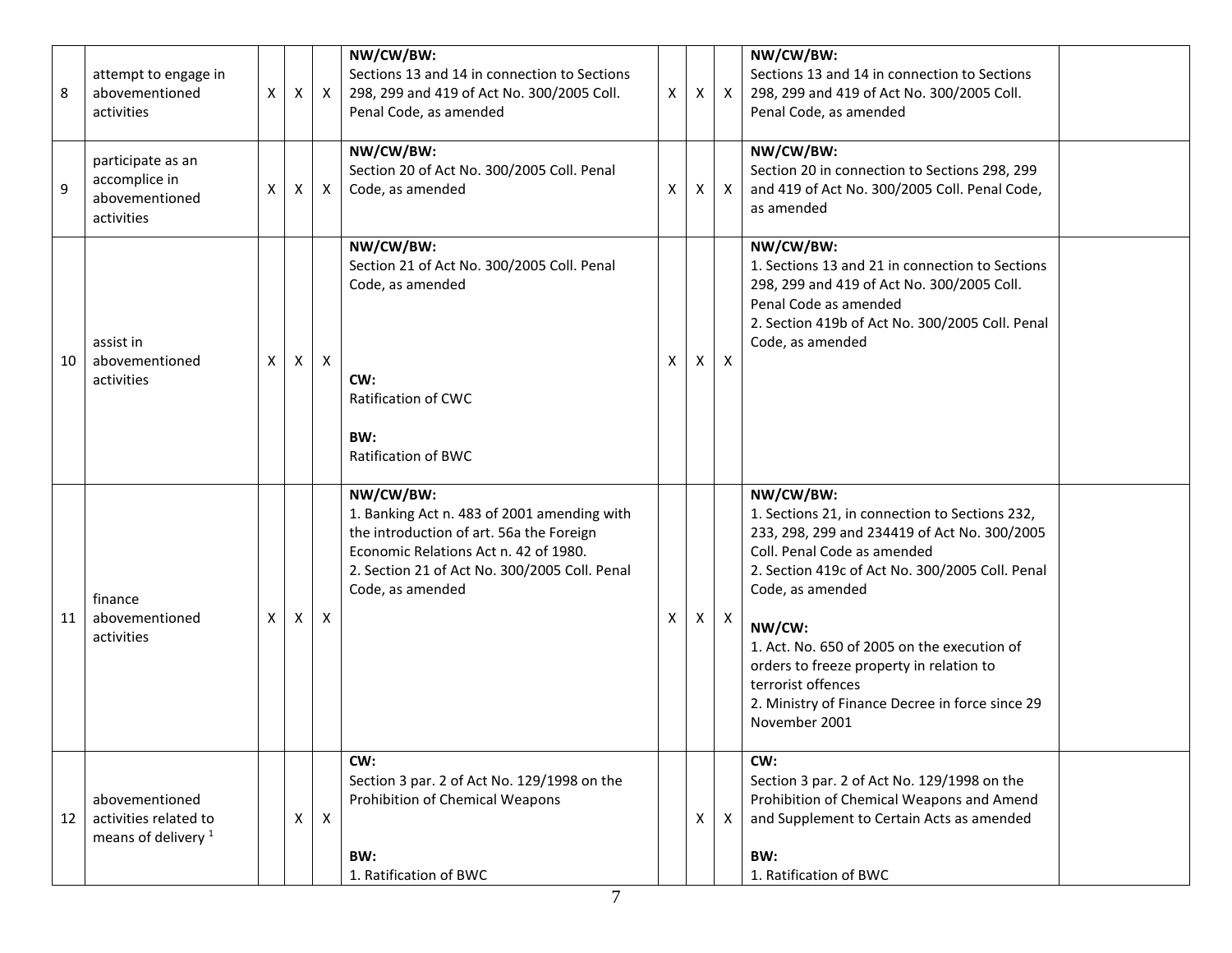|  |  | 2. Section 3 of Act No. 218/2007 Coll. on the<br>Prohibition of Biological Weapons |  | 2. Section 3 of Act No. 218/2007 Coll. on the<br>Prohibition of Biological Weapons and Amend<br>and Supplement to Certain Acts |  |
|--|--|------------------------------------------------------------------------------------|--|--------------------------------------------------------------------------------------------------------------------------------|--|
|  |  |                                                                                    |  |                                                                                                                                |  |

1. Means of delivery: missiles, rockets and other unmanned systems capable of delivering nuclear, chemical, or biological weapons that are specially designed for such use.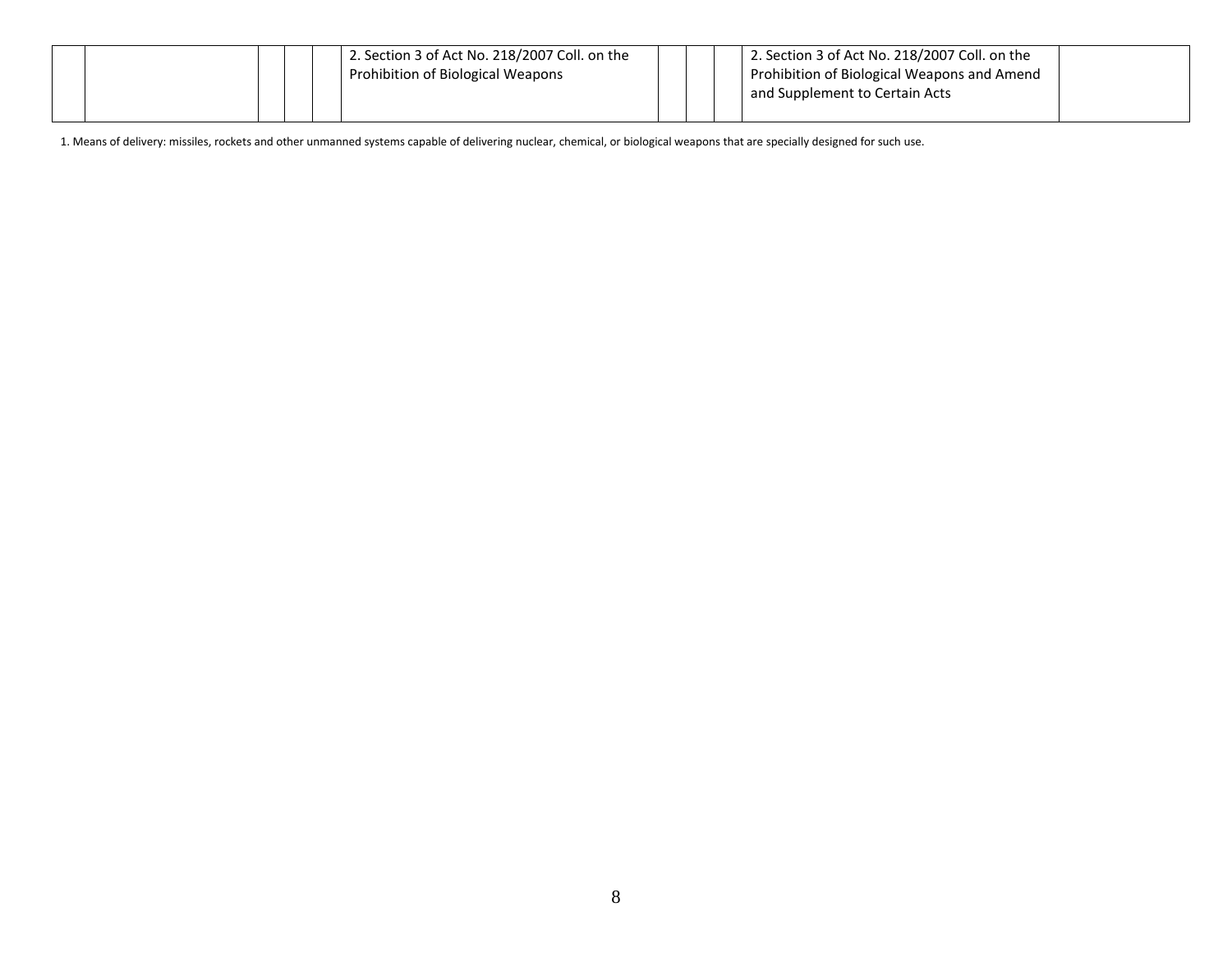#### **III. OP 3 (a) and (b) - Account for/Secure/Physically protect NW, CW and BW, including Related Materials <sup>2</sup>**

| <b>Measures to establish</b><br>domestic controls to prevent |                                                                               |                  |                   |                   | <b>National legal and/or regulatory framework</b>                                                                                                                                                                                                                                                                                        |        |                   |              | <b>Enforcement and civil/criminal penalties</b>                                                                                                                                                                                                                                                                                                                                                                                                                                                                                                                                                                                                                                                                                                                                                                                                                                                                                                                                                                                                |                |
|--------------------------------------------------------------|-------------------------------------------------------------------------------|------------------|-------------------|-------------------|------------------------------------------------------------------------------------------------------------------------------------------------------------------------------------------------------------------------------------------------------------------------------------------------------------------------------------------|--------|-------------------|--------------|------------------------------------------------------------------------------------------------------------------------------------------------------------------------------------------------------------------------------------------------------------------------------------------------------------------------------------------------------------------------------------------------------------------------------------------------------------------------------------------------------------------------------------------------------------------------------------------------------------------------------------------------------------------------------------------------------------------------------------------------------------------------------------------------------------------------------------------------------------------------------------------------------------------------------------------------------------------------------------------------------------------------------------------------|----------------|
|                                                              | the proliferation of NW, CW,                                                  |                  | $X$ /?            |                   |                                                                                                                                                                                                                                                                                                                                          | $X$ ?  |                   |              |                                                                                                                                                                                                                                                                                                                                                                                                                                                                                                                                                                                                                                                                                                                                                                                                                                                                                                                                                                                                                                                | <b>Remarks</b> |
|                                                              | <b>BW, and their means of</b><br>delivery; controls over<br>related materials | $\mathbf N$<br>W | $\mathbf{C}$<br>W | $\mathbf{B}$<br>W | <b>Source document</b>                                                                                                                                                                                                                                                                                                                   | N<br>W | $\mathsf{C}$<br>W | B<br>W       | <b>Source document</b>                                                                                                                                                                                                                                                                                                                                                                                                                                                                                                                                                                                                                                                                                                                                                                                                                                                                                                                                                                                                                         |                |
| $\mathbf 1$                                                  | Measures to account for<br>production                                         | X                | X                 | X                 | NW:<br>1. Act 541/2004 (Atomic Act).<br>2. Commission Regulation on the application of<br>EURATOM safeguards, 302/2005/EURATOM<br>3. INFCIRC/193<br>CW:<br>Act n. 129 of 1 April 1998 on Prohibition of<br>Chemical Weapons, and on changes and<br>amendments to some acts, Art. 9 (Highly<br>dangerous chemicals may be handled only by | X      | X                 | $\mathsf{X}$ | NW/CW/BW:<br>Sections 298, 299 and 419 of Act No. 300/2005<br>Coll. Penal Code, as amended<br>NW:<br>1. Atomic Act and relevant regulations of the<br>Nuclear Regulatory Authority of the Slovak<br>Republic (further referred as NRA SR) SR,<br>including the State System of Accounting for and<br>Control of Nuclear Materials (SSAC) based on the<br>IAEA Safeguards Agreement and the Additional<br>Protocol (The purpose of the SSAC is, inter alia,<br>to prevent unauthorized nuclear materials<br>management, to detect loses of nuclear<br>materials, and to provide information that could<br>lead to recovery of missing material).<br>2. EURATOM Treaty, Art. 83<br>3. Commission Recommendation of 11 February<br>2009 on the implementation of a nuclear<br>material accountancy and control system by<br>operators of nuclear installations<br>CW:<br>Act 129/1998 on Prohibition of CW, Art. 17 (The<br>Ministry shall withdraw a licence if:<br>a) licence has been granted on the basis of<br>incorrect or incomplete data, |                |
|                                                              |                                                                               |                  |                   |                   | legal entity on the basis of a licence granted by<br>the Ministry), Art. 18 (keep and preserve<br>records on highly dangerous chemicals and<br>present them on request to the national and<br>international inspectors during the inspection;<br>transport highly dangerous chemicals only in                                            |        |                   |              | b) Licensee ceased to meet the conditions of the<br>licence hereunder,<br>c) foreign policy and security interests of the<br>Slovak Republic requires this step,<br>d) Licensee enters into bankruptcy proceedings<br>e) Licensee has violated more than ones this Act                                                                                                                                                                                                                                                                                                                                                                                                                                                                                                                                                                                                                                                                                                                                                                         |                |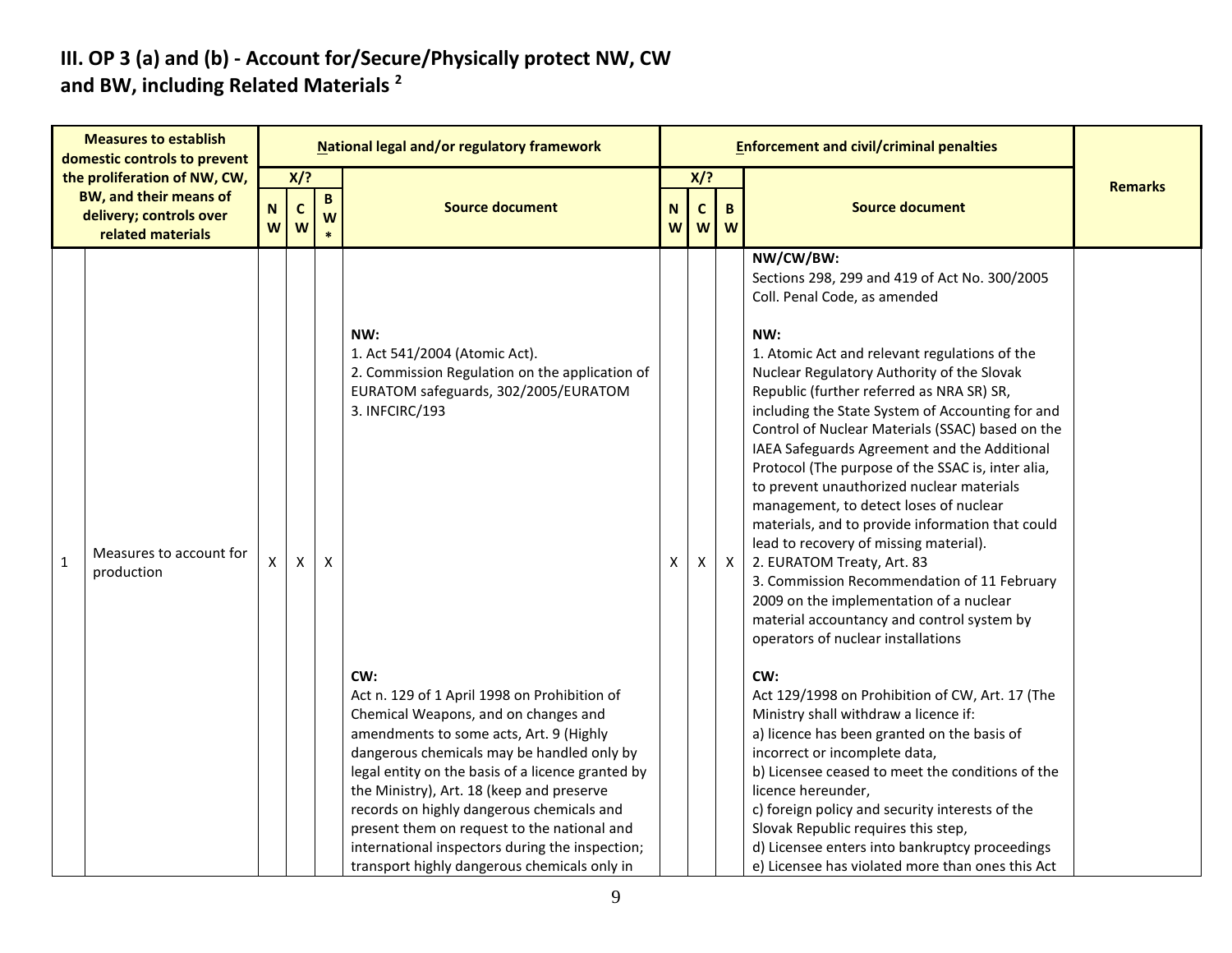|                |                                    |   |   |   | specially designed transport containers<br>complying with specific rules on packing and<br>transporting)                                                                                                                                                                                                           |   |   |              | f) responsible representative has ceased to<br>perform its activities and the Licensee does not<br>establish new representative without delay and<br>does not requested the Ministry for license<br>modification) and Article 412) and relevant<br>regulations of Ministry of Economy as the<br>National Authority for prohibition of CW (same<br>for further measures in this section)                                                                                             |  |
|----------------|------------------------------------|---|---|---|--------------------------------------------------------------------------------------------------------------------------------------------------------------------------------------------------------------------------------------------------------------------------------------------------------------------|---|---|--------------|-------------------------------------------------------------------------------------------------------------------------------------------------------------------------------------------------------------------------------------------------------------------------------------------------------------------------------------------------------------------------------------------------------------------------------------------------------------------------------------|--|
|                |                                    |   |   |   | BW:<br>Act 218/2007on the Prohibition of Biological<br>Weapons, Article 19                                                                                                                                                                                                                                         |   |   |              | BW:<br>Act 218/2007on the Prohibition of Biological<br>Weapons, Article 23 and 24 and relevant<br>regulations of Ministry of Health as the National<br>Authority for prohibition of BW (same for further<br>measures in this section)                                                                                                                                                                                                                                               |  |
| $\overline{2}$ | Measures to account for<br>use     | X | Χ | X | NW:<br>1. Act 541/2004 (Atomic Act)<br>2. Commission Regulation<br>302/2005/EURATOM<br>3. INFCIRC/193<br>CW:<br>Act n. 129 of 1 April 1998 on the Prohibition of<br>Chemical Weapons, and on changes and<br>amendments to some acts<br>BW:<br>Act 218/2007 on the Prohibition of Biological<br>Weapons, Article 19 | Χ | X | X            | NW/CW/BW:<br>Sections 298 and 419 of Act No. 300/2005 Coll.<br>Penal Code as amended<br>NW:<br>1. Act 541/2004 (Atomic Act)<br>2. EURATOM Treaty, Art. 83<br>3. Commission Recommendation of 11 February<br>2009 on the implementation of a nuclear<br>material accountancy and control system by<br>operators of nuclear installations<br>CW:<br>Act 129/1998 on Prohibition of CW, Art. 17<br>BW:<br>Act 218/2007 on the Prohibition of Biological<br>Weapons, Articles 23 and 24 |  |
| 3              | Measures to account for<br>storage | X | X | X | NW:<br>1. Act 541/2004 (Atomic Act)                                                                                                                                                                                                                                                                                | X | X | $\mathsf{X}$ | NW/CW/BW:<br>Section 298 Act No. 300/2005 Coll. Penal Code,<br>as amended<br>NW:<br>1. The Atomic Act. EURATOM Treaty, Art. 83                                                                                                                                                                                                                                                                                                                                                      |  |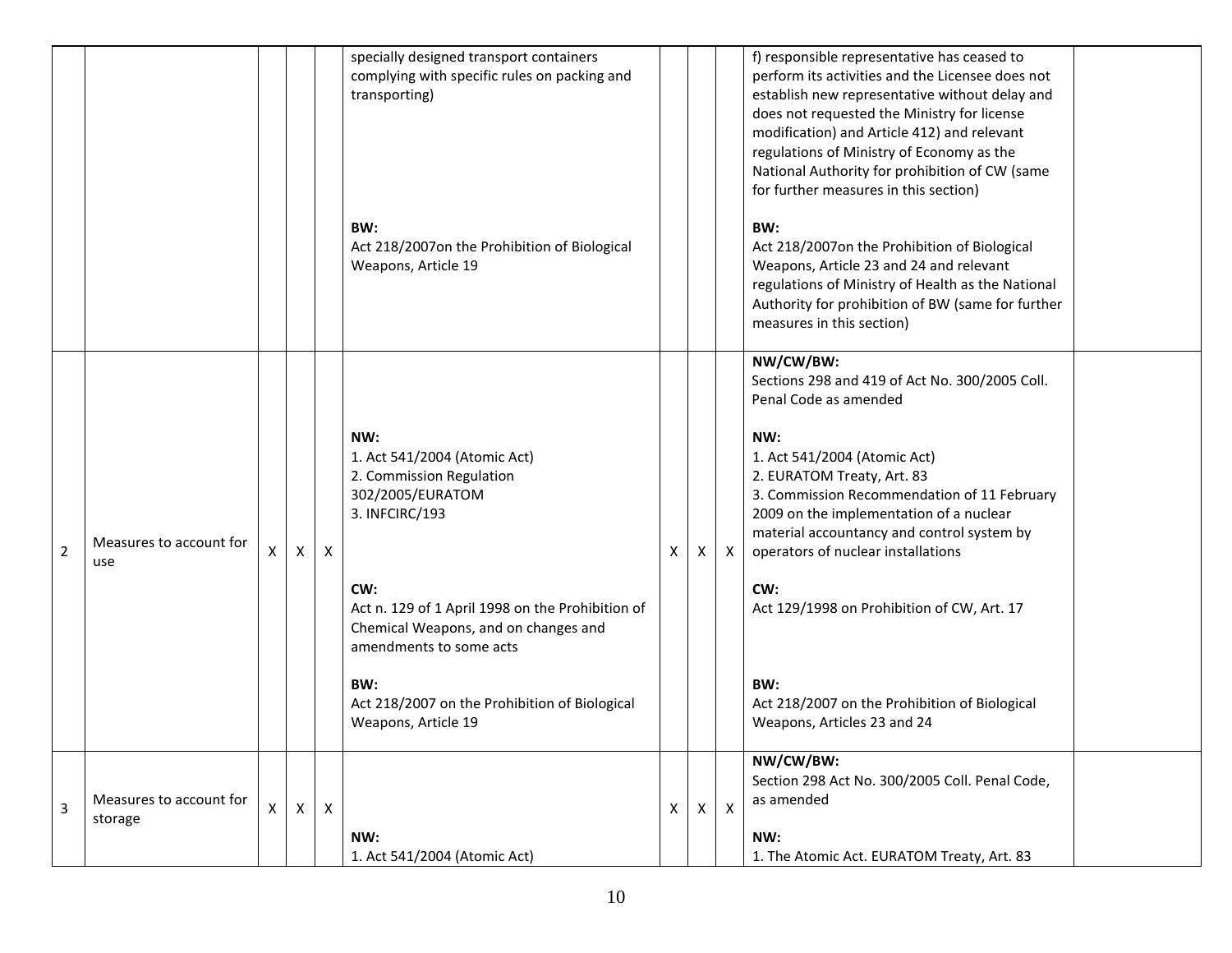|   |                         |   |              |              | 2. Commission Regulation                                                        |   |              |              | 2. Commission Recommendation of 11 February       |
|---|-------------------------|---|--------------|--------------|---------------------------------------------------------------------------------|---|--------------|--------------|---------------------------------------------------|
|   |                         |   |              |              | 302/2005/EURATOM                                                                |   |              |              | 2009 on the implementation of a nuclear           |
|   |                         |   |              |              | 3. INFCIRC/193                                                                  |   |              |              | material accountancy and control system by        |
|   |                         |   |              |              |                                                                                 |   |              |              | operators of nuclear installations                |
|   |                         |   |              |              | CW:                                                                             |   |              |              | CW:                                               |
|   |                         |   |              |              | Act n. 129 of 1 April 1998 on Prohibition of                                    |   |              |              | Act 129/1998 on Prohibition of CW, Art. 17        |
|   |                         |   |              |              | Chemical Weapons, and on changes and                                            |   |              |              |                                                   |
|   |                         |   |              |              | amendments to some acts                                                         |   |              |              |                                                   |
|   |                         |   |              |              | BW:                                                                             |   |              |              | BW:                                               |
|   |                         |   |              |              | Act 218/2007 on the Prohibition of Biological                                   |   |              |              | Act 218/2007on the Prohibition of Biological      |
|   |                         |   |              |              | Weapons, Article 19                                                             |   |              |              | Weapons, Articles 23 and 24                       |
|   |                         |   |              |              | NW/CW/BW:                                                                       |   |              |              | NW/CW/BW:                                         |
|   |                         |   |              |              | 1. EU Directive 2008/68/EC of 24 September                                      |   |              |              | 1. Party to ADR (European Agreement               |
|   |                         |   |              |              | 2008 on the inland transport of dangerous                                       |   |              |              | concerning the international carriage of          |
|   |                         |   |              |              | goods (adapting ADR, RID and ADN for intra-EU                                   |   |              |              | dangerous goods)                                  |
|   |                         |   |              |              | transfers), as amended                                                          |   |              |              | 2. Sections 298, 419 Act No. 300/2005 Coll. Penal |
|   |                         |   |              |              | 2. Party to ADR (European Agreement                                             |   |              |              | Code, as amended                                  |
|   |                         |   |              |              | concerning the international carriage of                                        |   |              |              |                                                   |
|   |                         |   |              |              | dangerous goods)                                                                |   |              |              |                                                   |
|   |                         |   |              |              | NW:                                                                             |   |              |              | NW:                                               |
|   |                         |   |              |              | 1. Act 541/2004 (Atomic Act)                                                    |   |              |              | Act 541/2004 (Atomic Act)                         |
| 4 | Measures to account for | Χ | $\mathsf{X}$ | $\mathsf{X}$ | 2. Commission Regulation                                                        | X | X            | $\mathsf{X}$ |                                                   |
|   | transport               |   |              |              | 302/2005/EURATOM, Art. 26                                                       |   |              |              |                                                   |
|   |                         |   |              |              |                                                                                 |   |              |              |                                                   |
|   |                         |   |              |              | CW:                                                                             |   |              |              |                                                   |
|   |                         |   |              |              | Act n. 129 of 1 April 1998 on Prohibition of                                    |   |              |              |                                                   |
|   |                         |   |              |              | Chemical Weapons, and on changes and<br>amendments to some acts, Arts. 9 and 18 |   |              |              |                                                   |
|   |                         |   |              |              |                                                                                 |   |              |              |                                                   |
|   |                         |   |              |              |                                                                                 |   |              |              | BW:                                               |
|   |                         |   |              |              |                                                                                 |   |              |              | Act 218/2007on the Prohibition of Biological      |
|   |                         |   |              |              |                                                                                 |   |              |              | Weapons, Articles 23 and 24                       |
|   |                         |   |              |              |                                                                                 |   |              |              | NW/CW/BW:                                         |
|   |                         |   |              |              |                                                                                 |   |              |              | Sections 298, 299 and 419 of Act No. 300/2005     |
|   | Measures to secure      |   |              |              |                                                                                 |   |              |              | Coll. Penal Code, as amended                      |
| 5 | production              | Х | X            |              |                                                                                 | X | $\mathsf{X}$ | $\mathsf{X}$ |                                                   |
|   |                         |   |              |              | NW:                                                                             |   |              |              | NW:                                               |
|   |                         |   |              |              | Act 541/2004 (Atomic Act)                                                       |   |              |              | State System of Accounting and Control of         |
|   |                         |   |              |              |                                                                                 |   |              |              | Nuclear Materials (SSAC) and control of high      |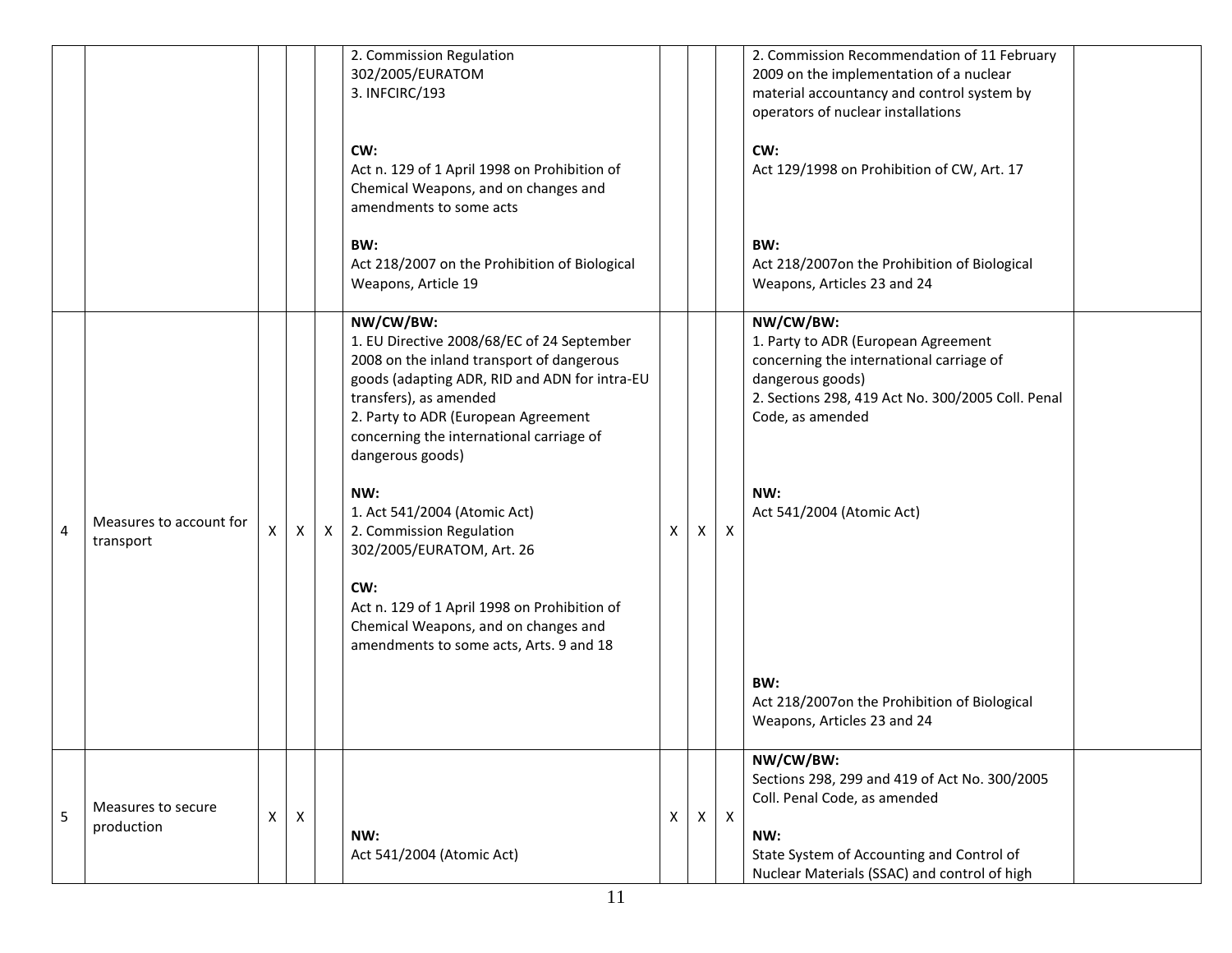|                |                                 |   |   |              | CW:<br>1. Act 129/1998: handling<br>2. Act No. 67/2010 Coll. (Chemical Act)                                                                                                     |   |              |              | activity sealed radioactive sources (HASS)                                                                                                                                                                                                                                                     |  |
|----------------|---------------------------------|---|---|--------------|---------------------------------------------------------------------------------------------------------------------------------------------------------------------------------|---|--------------|--------------|------------------------------------------------------------------------------------------------------------------------------------------------------------------------------------------------------------------------------------------------------------------------------------------------|--|
| 6              | Measures to secure use          | X | X | $\mathsf{X}$ | NW:<br>Act 541/2004 (Atomic Act)<br>CW:<br>Act 129/1998: handling<br>BW:<br>Act 218/2007 on the Prohibition of Biological<br>Weapons, Article 6                                 | X | X            | $\mathsf{X}$ | NW/CW/BW:<br>Sections 298 and 419 of Act No. 300/2005 Coll.<br>Penal Code, as amended<br>NW:<br>State System of Accounting and Control of<br>Nuclear Materials (SSAC) and control of high<br>activity sealed radioactive sources (HASS)<br>CW:<br>Act No. 67/2010 Coll. (Chemical Act), Art 32 |  |
| $\overline{7}$ | Measures to secure<br>storage   | X | X | $\mathsf{X}$ | NW:<br>Act 541/2004 (Atomic Act)<br>CW:<br>1. Directive 98/24/EC<br>2. Act 129/1998: handling<br>BW:<br>Act 218/2007 on the Prohibition of Biological<br>Weapons, Article 6     | Χ | X            | $\mathsf{X}$ | NW/CW/BW:<br>Section 298 of Act No. 300/2005 Coll. Penal<br>Code, as amended<br>NW:<br>State System of Accounting and Control of<br>Nuclear Materials (SSAC) and control of high<br>activity sealed radioactive sources (HASS)                                                                 |  |
| 8              | Measures to secure<br>transport | X | X | $\mathsf{X}$ | NW/CW/BW:<br>1. EU Directive 2008/68/EC of 24 September<br>2008 on the inland transport of dangerous<br>goods (adapting ADR, RID and ADN for intra-EU<br>transfers), as amended | X | $\mathsf{X}$ | $\mathsf{X}$ | NW/CW/BW:<br>1. Party to ADR Agreement<br>2. Sections 298 and 419 of Act No. 300/2005 Coll.<br>Penal Code as amended                                                                                                                                                                           |  |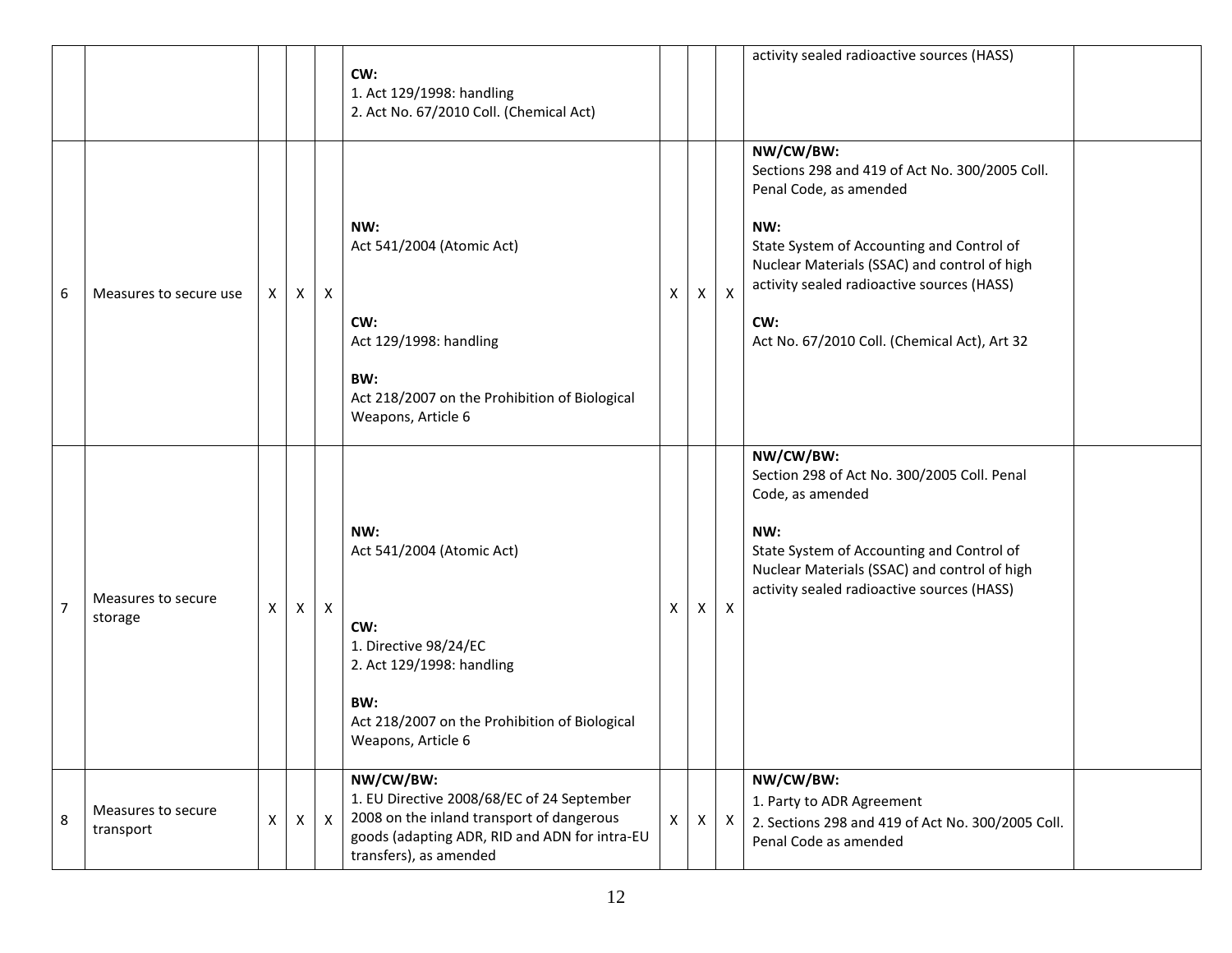|    |                                 |   |   |   | 2. Party to ADR (European Agreement<br>concerning the international carriage of<br>dangerous goods)                                                                                                                                                                                                                                                                                              |                    |   |   |                                                                                                                                                                                                                                                                                                                                         |  |
|----|---------------------------------|---|---|---|--------------------------------------------------------------------------------------------------------------------------------------------------------------------------------------------------------------------------------------------------------------------------------------------------------------------------------------------------------------------------------------------------|--------------------|---|---|-----------------------------------------------------------------------------------------------------------------------------------------------------------------------------------------------------------------------------------------------------------------------------------------------------------------------------------------|--|
|    |                                 |   |   |   |                                                                                                                                                                                                                                                                                                                                                                                                  |                    |   |   | NW:<br>Route charting by UJD                                                                                                                                                                                                                                                                                                            |  |
|    |                                 |   |   |   | CW:<br>Act No. 129 of 1 April 1998 on Prohibition of<br>Chemical Weapons, and changes and<br>amendments to some acts, Art. 18 (transport<br>highly dangerous chemicals only in specially<br>designed transport containers complying with<br>specific rules on packing and transporting)                                                                                                          |                    |   |   |                                                                                                                                                                                                                                                                                                                                         |  |
|    |                                 |   |   |   | NW:<br>Act 541/2004 (Atomic Act)                                                                                                                                                                                                                                                                                                                                                                 |                    |   |   | NW:<br>Protection system and a set of technical tools<br>and organizational matters to prevent<br>unauthorized use of facilities, materials, etc.                                                                                                                                                                                       |  |
| 9  | Physical protection<br>measures | X | X | X | CW:<br>1. Act No. 67/2010 Coll. (Chemical Act)<br>2. Act No. 129/1998 Coll., Article 18                                                                                                                                                                                                                                                                                                          | X                  | X | X | CW:<br>Act No. 129/1998 Coll., Article 18                                                                                                                                                                                                                                                                                               |  |
|    |                                 |   |   |   | BW:<br>Act 218/2007 on the Prohibition of Biological<br>Weapons, Article 6                                                                                                                                                                                                                                                                                                                       |                    |   |   | BW:<br>Act 218/2007 on the Prohibition of Biological<br>Weapons, Article 6                                                                                                                                                                                                                                                              |  |
|    |                                 |   |   |   | NW:<br>Act 541/2004 (Atomic Act)                                                                                                                                                                                                                                                                                                                                                                 |                    |   |   | NW:<br>Act 541/2004 (Atomic Act)                                                                                                                                                                                                                                                                                                        |  |
| 10 | <b>Personnel Reliability</b>    | X | X | х | CW:<br>Sections 11 and 12 of Act No. 129/1998 on the<br>Prohibition of Chemical Weapons (have a clean<br>criminal record: A person shall be deemed to<br>have a clean criminal record for the purposes<br>hereof if such person, who:<br>a) was not convicted for an offence whose<br>merits are connected with the activity to be<br>licensed,<br>b) was not convicted for deliberate offence.) | $\pmb{\mathsf{X}}$ | X | X | CW:<br>Act 129/1998 on prohibition of CW, §§ 11, 12 (A<br>responsible person shall be deemed to have a<br>clean criminal record for the purposes hereof if<br>such person, who: a) was not convicted for an<br>offence whose merits are connected with the<br>activity to be licensed, b) was not convicted for<br>deliberate offence.) |  |
|    |                                 |   |   |   |                                                                                                                                                                                                                                                                                                                                                                                                  |                    |   |   |                                                                                                                                                                                                                                                                                                                                         |  |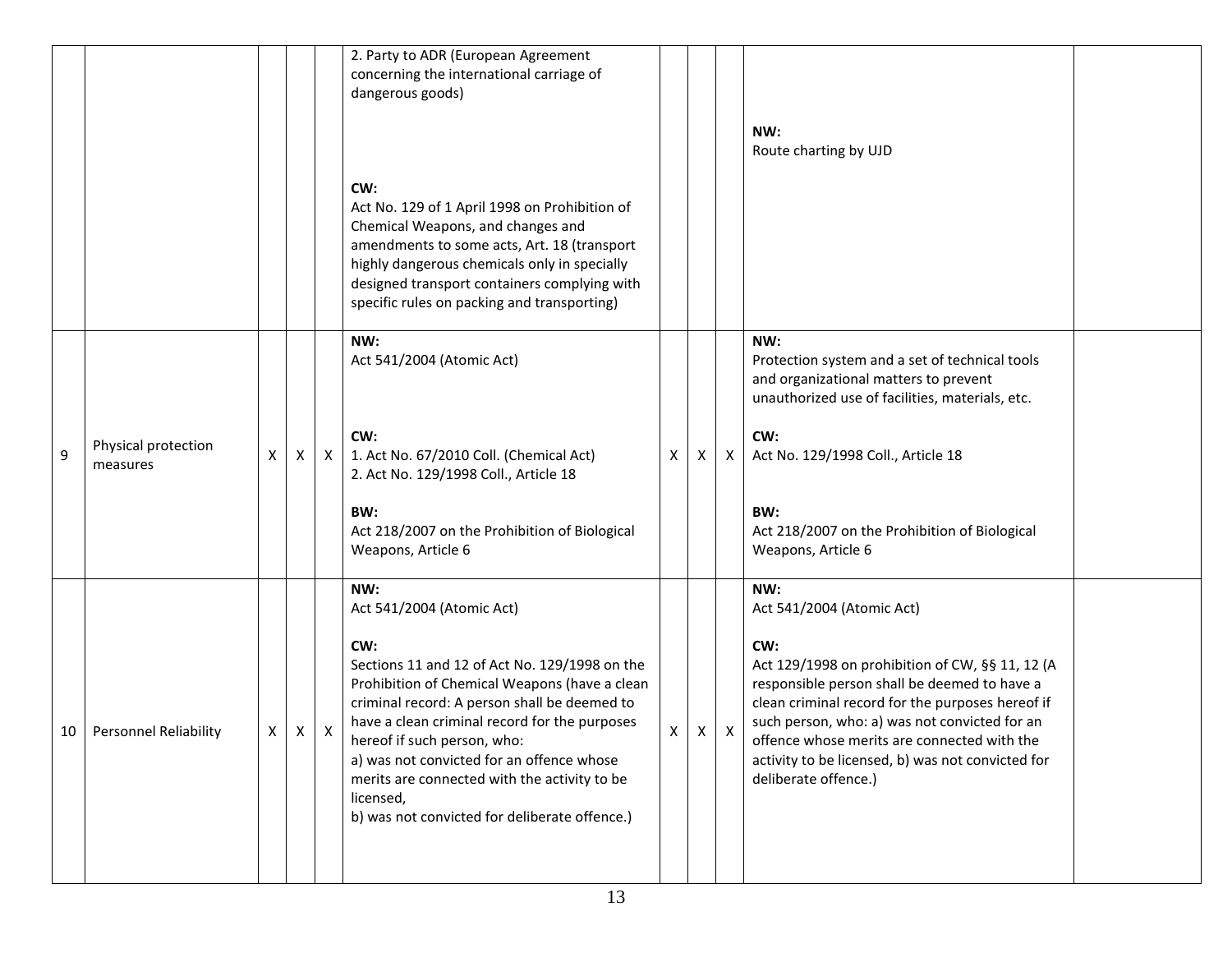|  |  |  | BW:                                          |  | BW:                                          |  |
|--|--|--|----------------------------------------------|--|----------------------------------------------|--|
|  |  |  | Act 218/2007on the Prohibition of Biological |  | Act 218/2007on the Prohibition of Biological |  |
|  |  |  | Weapons, Art 12                              |  | Weapons, Art 12                              |  |
|  |  |  |                                              |  |                                              |  |

2. Related materials: materials, equipment and technology covered by relevant multilateral treaties and arrangements, or included on national control lists, which could be used for the design, development, production or use of nuclear, chemical and biological weapons and their means of delivery.

\* Information required in this section may also be available in the State's Confidence Building Measures report, if submitted to the BWC Implementation Support Unit (online at: [http://www.unog.ch/80256EE600585943/\(httpPages\)/4FA4DA37A55C7966C12575780055D9E8?OpenDocument\)](http://www.unog.ch/80256EE600585943/(httpPages)/4FA4DA37A55C7966C12575780055D9E8?OpenDocument)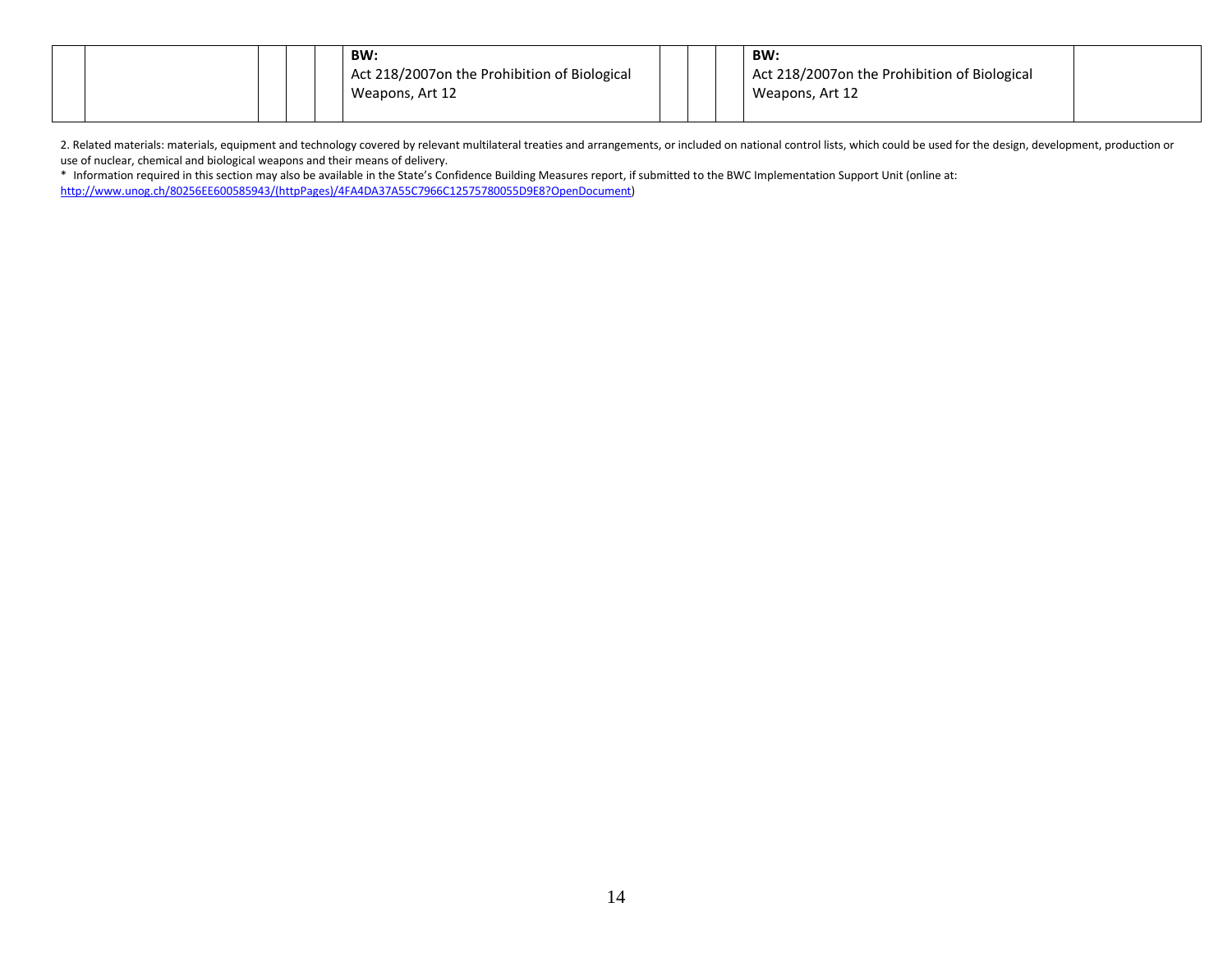#### **IV. OP 3 (a) and (b) - Account for/Secure/Physically protect NW including Related Materials (NW specific)**

|                | <b>Measures to establish</b><br>domestic controls to prevent<br>the proliferation of NW, and<br>their means of delivery;<br>controls over related<br>materials    | <b>Source document</b>                                                                                                                        |  |  |  |  |  |  |  |  |
|----------------|-------------------------------------------------------------------------------------------------------------------------------------------------------------------|-----------------------------------------------------------------------------------------------------------------------------------------------|--|--|--|--|--|--|--|--|
| 1              | National regulatory<br>authority                                                                                                                                  | Nuclear Regulatory Authority of the Slovak Republic (NRA SR)<br>Act 541/2004 (Atomic Act)<br>Act No. 575/2001 as Amended (Act on Competences) |  |  |  |  |  |  |  |  |
| $\overline{2}$ | Licensing of nuclear<br>installations/entities/<br>use of materials                                                                                               | Act 541/2004 (Atomic Act)<br>Sections 298 and 419 of Act No. 300/2005 Coll. Penal Code as amended                                             |  |  |  |  |  |  |  |  |
| 3              | IAEA Safeguards<br>Agreements                                                                                                                                     | INFCIRC/193, Accession: 1 Dec. 2005<br>Additional Protocol, Accession: 1 Dec. 2005                                                            |  |  |  |  |  |  |  |  |
| 4              | IAEA Code of Conduct<br>on Safety and Security<br>of Radioactive Sources                                                                                          | Expressed support                                                                                                                             |  |  |  |  |  |  |  |  |
| 5              | Supplementary<br>Guidance on the Import<br>and Export of<br>Radioactive Sources of<br>the Code of Conduct on<br>the Safety and Security<br>of Radioactive Sources | <b>Expressed support</b>                                                                                                                      |  |  |  |  |  |  |  |  |
| 6              | IAEA Incident and<br><b>Trafficking Database</b>                                                                                                                  | Participates                                                                                                                                  |  |  |  |  |  |  |  |  |
| $\overline{7}$ | <b>Integrated Nuclear</b><br>Security Support Plan<br>(INSSP) / International<br><b>Physical Protection</b><br><b>Advisory Service (IPPAS)</b>                    |                                                                                                                                               |  |  |  |  |  |  |  |  |
| 8              | Applying the physical<br>protection                                                                                                                               |                                                                                                                                               |  |  |  |  |  |  |  |  |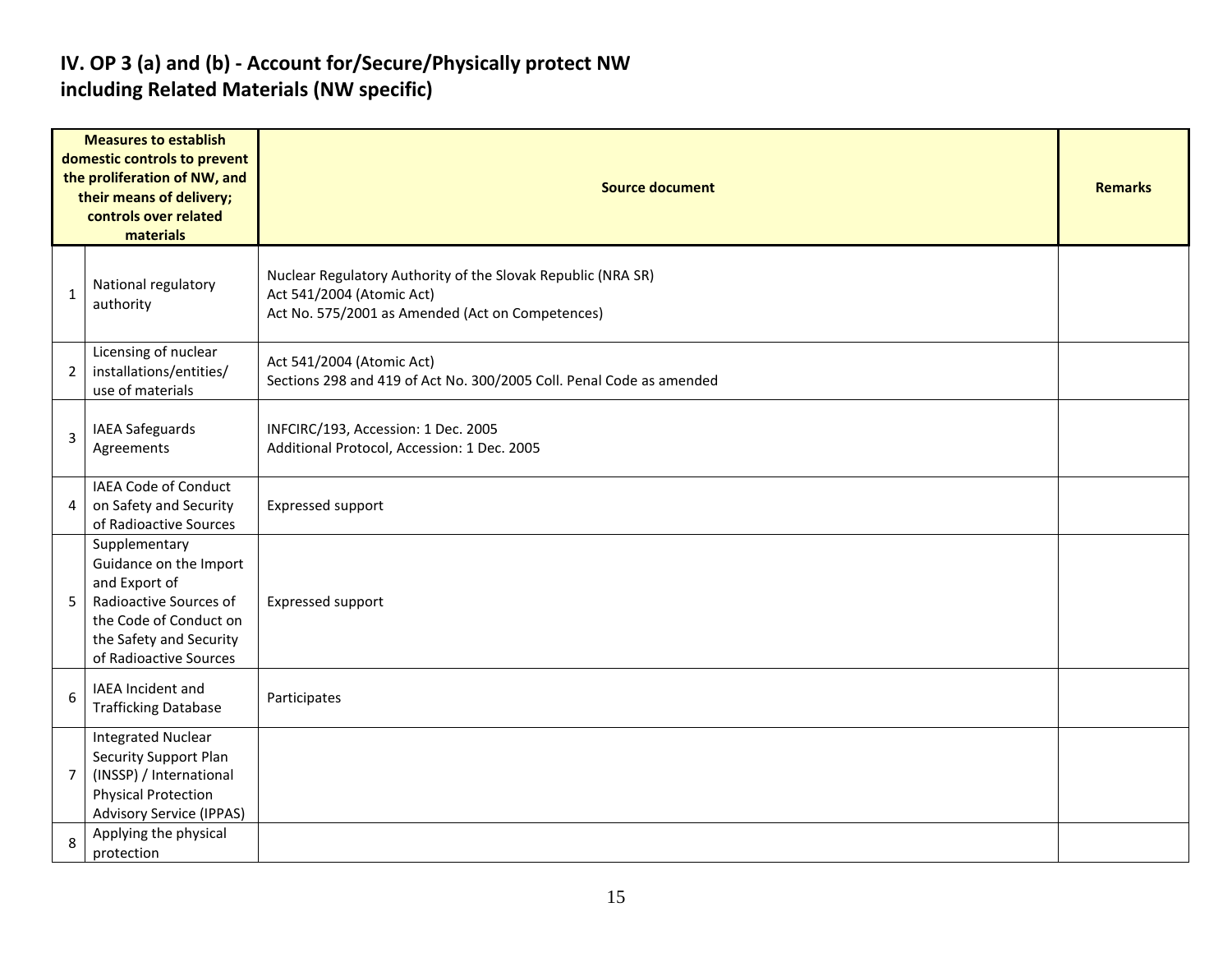|    | recommendations in<br>INFCIRC/225/Rev.5                                                   |                                                                                                                                                                                                                                                                                                                                                                                                                                                                                                                                                                                                                  |  |
|----|-------------------------------------------------------------------------------------------|------------------------------------------------------------------------------------------------------------------------------------------------------------------------------------------------------------------------------------------------------------------------------------------------------------------------------------------------------------------------------------------------------------------------------------------------------------------------------------------------------------------------------------------------------------------------------------------------------------------|--|
|    | <b>Other Agreements</b><br>related to IAEA                                                | Convention on Early Notification of a Nuclear Accident<br>Convention on Assistance in the Case of a Nuclear Accident or Radiological Emergency<br>Convention on Nuclear Safety<br>Vienna Convention on Civil Liability for Nuclear Damage<br>Revised Supplementary Agreement Concerning the provision of technical Assistance by the IAEA<br>Agreement on the Privileges and immunities of the IAEA<br>Joint Protocol Relating to the Application of the Vienna Convention and the Paris Convention<br>Joint Convention on the safety of Spent Fuel Management and on the Safety of Radioactive Waste Management |  |
| 10 | National legislation and<br>regulations related to<br>nuclear material<br>including CPPNM |                                                                                                                                                                                                                                                                                                                                                                                                                                                                                                                                                                                                                  |  |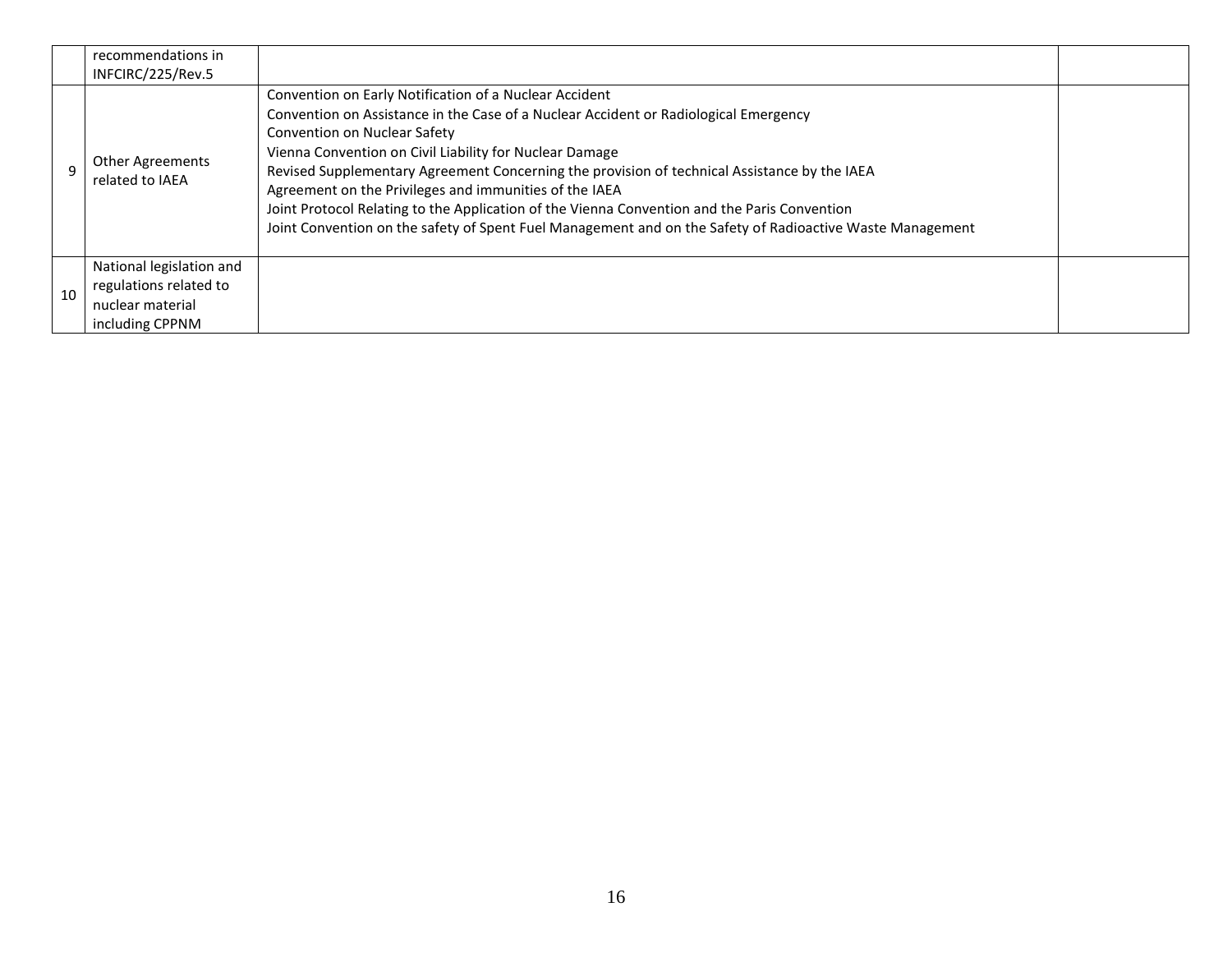#### **V. OP 3 (a) and (b) - Account for/Secure/Physically protect CW including Related Materials (CW specific)**

|                | <b>Measures to establish</b><br>domestic controls to prevent<br>the proliferation of CW, and<br>their means of delivery;<br>controls over related<br>materials | Source document                                                                                                                                       |  |  |  |  |  |  |
|----------------|----------------------------------------------------------------------------------------------------------------------------------------------------------------|-------------------------------------------------------------------------------------------------------------------------------------------------------|--|--|--|--|--|--|
|                | National CWC authority                                                                                                                                         | Section 3 of Act No. 129/1998 on the Prohibition of Chemical Weapons<br>Ministry of Economy                                                           |  |  |  |  |  |  |
| $\overline{2}$ | Licensing/registration of<br>installations/facilities/<br>persons/entities/use/<br>handling of related<br>materials                                            | Section 298 of Act No. 300/2005 Coll. Penal Code, as amended<br>Act 129/1998 on Prohibition of CW, Article 41<br>Act No. 67/2010 Coll. (Chemical Act) |  |  |  |  |  |  |
| 3              | Old or abandoned<br>chemical weapons                                                                                                                           | Act No. 129/1998 on the Prohibition of Chemical Weapons, §5<br>Act No. 67/2010 Coll. (Chemical Act)                                                   |  |  |  |  |  |  |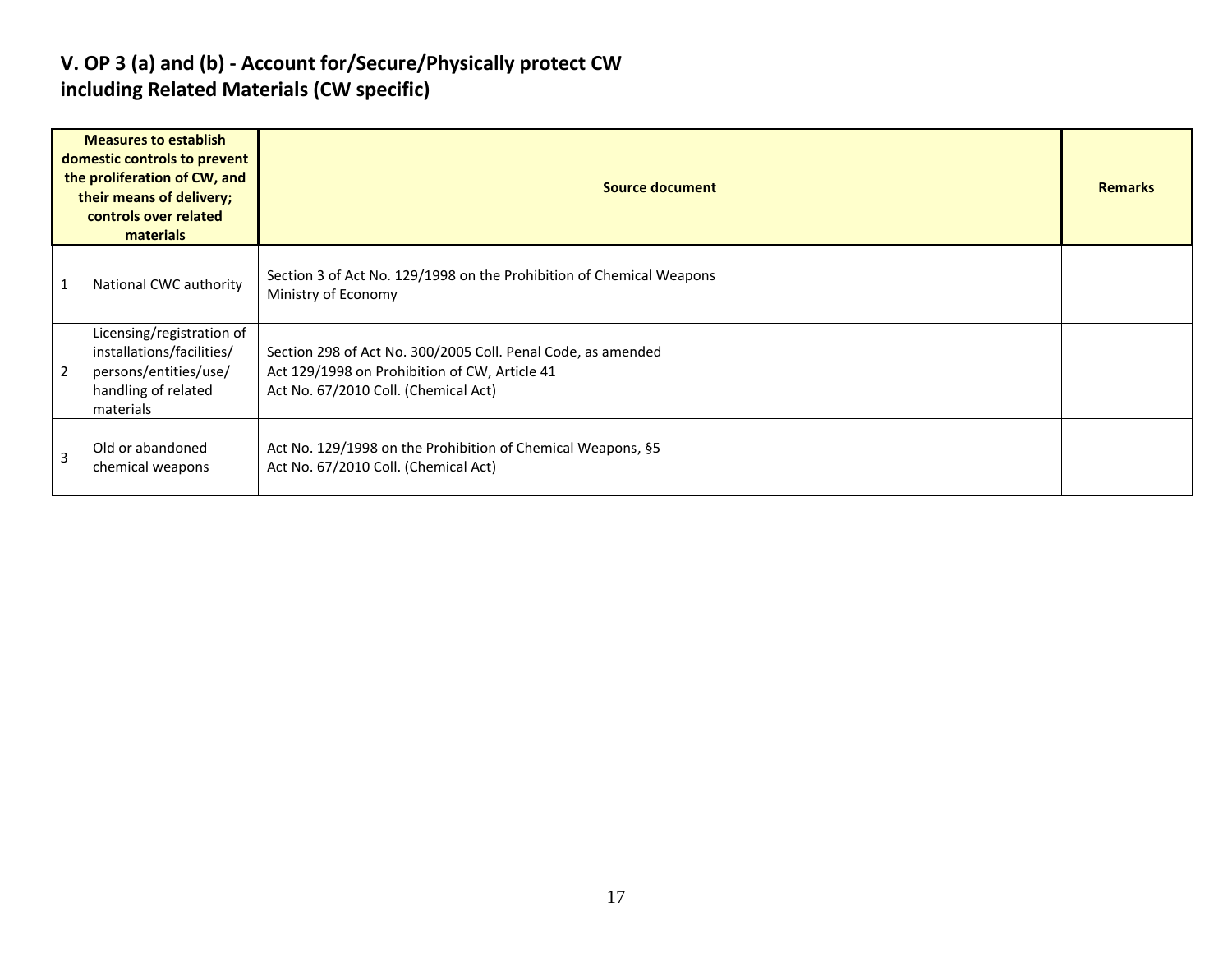#### **VI. OP 3 (a) and (b) - Account for/Secure/Physically protect BW including Related Materials (BW specific)**

| <b>Measures to establish</b><br>domestic controls to prevent<br>the proliferation of BW, their<br>means of delivery; controls<br>over related materials |                                                                                                          | Source document                                                                                                                                                                                                                                                                                        |  |  |  |  |
|---------------------------------------------------------------------------------------------------------------------------------------------------------|----------------------------------------------------------------------------------------------------------|--------------------------------------------------------------------------------------------------------------------------------------------------------------------------------------------------------------------------------------------------------------------------------------------------------|--|--|--|--|
|                                                                                                                                                         | Licensing/registration of<br>installations/facilities/<br>persons/entities/use/<br>handling of materials | Directive 2000/54/EC of the European Parliament and of the Council of 18 September 2000<br>Act 218/2007 on the Prohibition of Biological Weapons, Article 5<br>Section 298 of Act No. 300/2005 Coll. Penal Code as amended<br>Act 218/2007on the Prohibition of Biological Weapons, Articles 23 and 24 |  |  |  |  |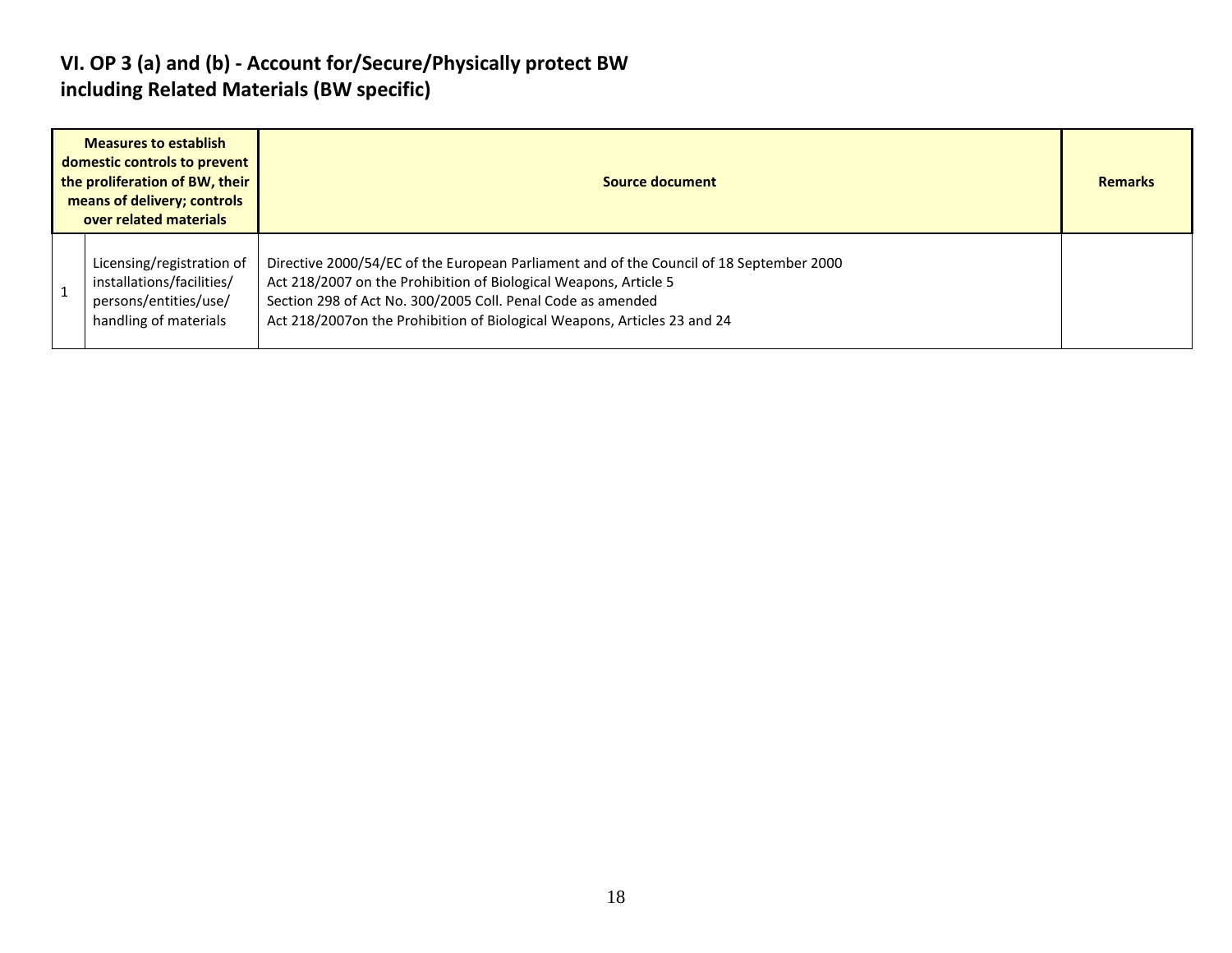# **VII. OP 3 (c) and (d) and related matters from OP 6 - Controls of NW,**

### **CW and BW, including Related Materials**

| <b>Border controls and export</b><br>and trans-shipment controls<br>to prevent the proliferation<br>of nuclear, chemical and |                                                                                   |              |              |                           | <b>National legal framework</b>                                                                                                                                                                                                                                                                                                                                                                                                                                                                                                                |                    |              | <b>Enforcement and civil/criminal penalties</b> |                                                                                                                                                                                                                                                                                                                                   |                |
|------------------------------------------------------------------------------------------------------------------------------|-----------------------------------------------------------------------------------|--------------|--------------|---------------------------|------------------------------------------------------------------------------------------------------------------------------------------------------------------------------------------------------------------------------------------------------------------------------------------------------------------------------------------------------------------------------------------------------------------------------------------------------------------------------------------------------------------------------------------------|--------------------|--------------|-------------------------------------------------|-----------------------------------------------------------------------------------------------------------------------------------------------------------------------------------------------------------------------------------------------------------------------------------------------------------------------------------|----------------|
|                                                                                                                              |                                                                                   |              | $X$ ?        |                           |                                                                                                                                                                                                                                                                                                                                                                                                                                                                                                                                                |                    | $X$ ?        |                                                 |                                                                                                                                                                                                                                                                                                                                   | <b>Remarks</b> |
|                                                                                                                              | biological weapons and their<br>means of delivery including<br>related materials  |              | C<br>W       | B<br>W                    | <b>Source document</b><br><b>Source document</b><br>N<br>C<br>B<br>W<br>W<br>W                                                                                                                                                                                                                                                                                                                                                                                                                                                                 |                    |              |                                                 |                                                                                                                                                                                                                                                                                                                                   |                |
| $\mathbf{1}$                                                                                                                 | Border control to<br>detect, deter, prevent<br>and combat illicit<br>trafficking  | X            | X            | $\pmb{\mathsf{X}}$        | NW/CW/BW:<br>1. Council Regulation (EU) No. 952/2013<br>(Union Customs Code), as amended; especially<br>Art. 264 and 267.<br>2. Regulation (EC) No 1889/2005 of the<br>European Parliament and of the Council of 26<br>October 2005 on controls of cash entering or<br>leaving the Community.<br>3. Customs Act 199/2004                                                                                                                                                                                                                       | Χ                  | X            | $\mathsf{X}$                                    | NW/CW/BW:<br>1. Customs hazardous materials and drug<br>enforcement unit at Bratislava airport<br>2. Customs Act 199/2004<br>3. Act No. 333/2011 on Financial<br>Administration (incl. custom offices and<br>Financial Administration/Office of Criminal<br>Investigation)<br>4. Penal Code, §§ 255-257, 294, 295, 298 and<br>299 |                |
| $\overline{2}$                                                                                                               | Law enforcement to<br>detect, deter, prevent<br>and combat illicit<br>trafficking | $\mathsf{x}$ | $\mathsf{X}$ | $\boldsymbol{\mathsf{X}}$ | NW/CW/BW:<br>1. Council Regulation (EU) No. 952/2013<br>(Union Customs Code), as amended; especially<br>Art. 198.<br>2. New Computerised Transit System (NCTS) -<br>Security and Safety Aspects is to be updated in<br>its features<br>3. Act No. 199 of 2004 amending the Customs<br>Law<br>4. Memoranda on co-operation between the<br>customs authorities and technical research<br>institutes in 2004. The memoranda are an<br>important tool in identifying, specifying and<br>categorizing of various potential dual-use<br>commodities. | X                  | $\mathsf{X}$ | $\boldsymbol{\mathsf{X}}$                       | NW/CW/BW:<br>1. Customs Directorate<br>2. A specialized bureau was set up at Bratislava<br>International Airport by the customs hazardous<br>materials and drug enforcement unit in 2003 in<br>order to combat against weapons and<br>hazardous materials trafficking                                                             |                |
| 3                                                                                                                            | Border control detection<br>measures                                              | X            | X            | $\pmb{\times}$            | NW/CW/BW:<br>Council Regulation (EU) No. 952/2013 (Union<br>Customs Code), as amended                                                                                                                                                                                                                                                                                                                                                                                                                                                          | $\pmb{\mathsf{X}}$ | X            | $\mathsf{x}$                                    | NW/CW/BW:<br>1. Council Regulation (EU) No. 952/2013 (Union<br>Customs Code), as amended, Art. 22<br>2. Customs Administration                                                                                                                                                                                                    |                |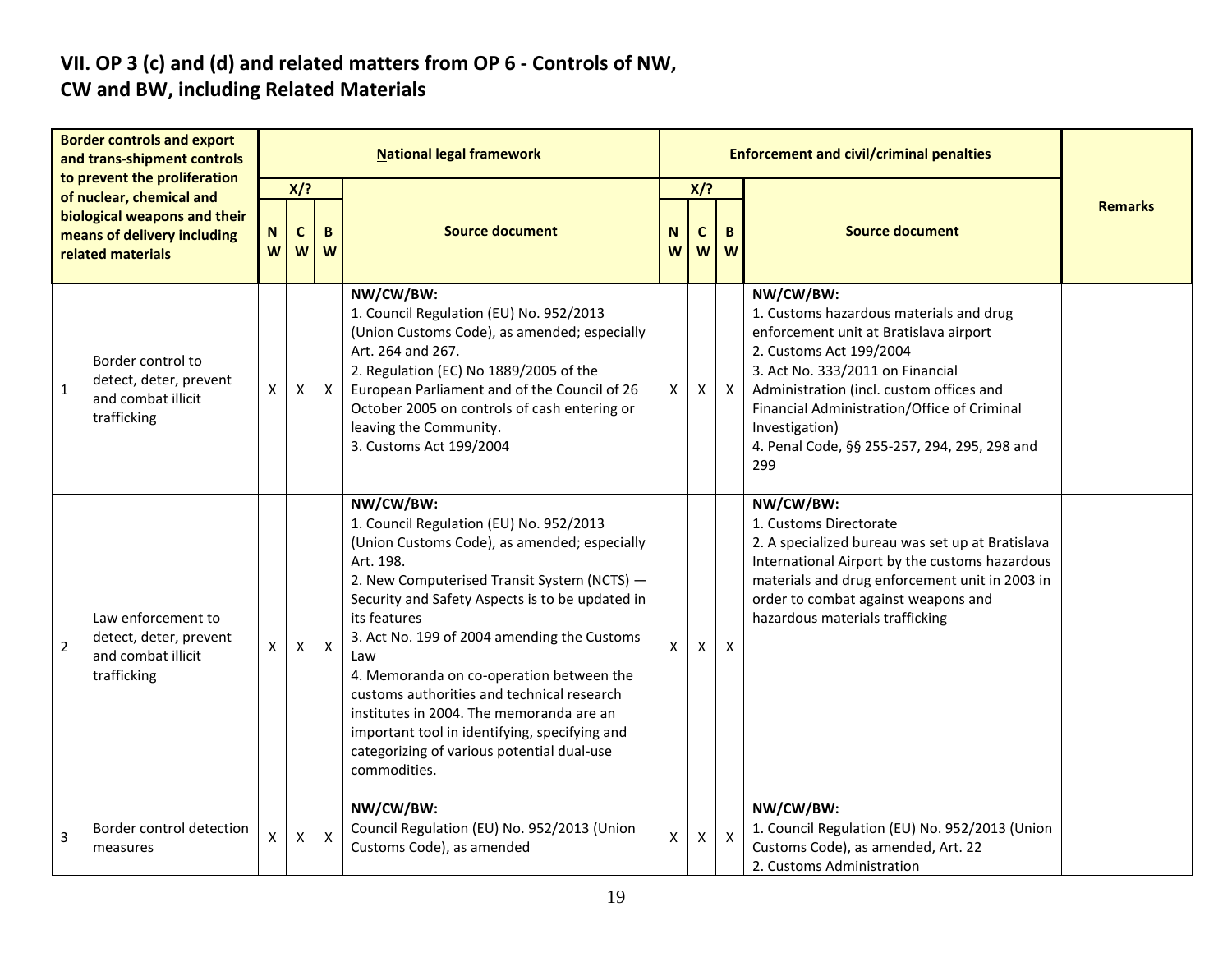|   |                                        |              |   |              | NW:<br>New Computerised Transit System (NCTS)                                                                                                                                                                                                                                                                                                                                                                                                                                                                                                                                                                                                                                                                                                                                                                                                                                                        |    |   |              | NW:<br>Portable x-ray, pagers for detection of<br>radioactive substances                                                                                                                                                                                                                                                                                                                                                                                                                   |  |
|---|----------------------------------------|--------------|---|--------------|------------------------------------------------------------------------------------------------------------------------------------------------------------------------------------------------------------------------------------------------------------------------------------------------------------------------------------------------------------------------------------------------------------------------------------------------------------------------------------------------------------------------------------------------------------------------------------------------------------------------------------------------------------------------------------------------------------------------------------------------------------------------------------------------------------------------------------------------------------------------------------------------------|----|---|--------------|--------------------------------------------------------------------------------------------------------------------------------------------------------------------------------------------------------------------------------------------------------------------------------------------------------------------------------------------------------------------------------------------------------------------------------------------------------------------------------------------|--|
| 4 | Control of brokering                   | X            | X | $\mathsf{X}$ | NW/CW/BW:<br>1. Council regulation (EC) No 428/2009 of 5<br>May 2009 setting up a Community regime for<br>the control of exports, transfer, brokering and<br>transit of dual-use items, Art. 5<br>2. Act 39/2011 on Dual Use Items                                                                                                                                                                                                                                                                                                                                                                                                                                                                                                                                                                                                                                                                   | X. | X | $\mathsf{X}$ | NW/CW/BW:<br>1. Act 39/2011 on Dual Use Items<br>2. Act 392/2011 on Trade with Defence<br><b>Industry Products</b>                                                                                                                                                                                                                                                                                                                                                                         |  |
| 5 | Export control<br>legislation in place | Х            | X | X            | NW/CW/BW:<br>1. Council regulation (EC) No 428/2009 of 5<br>May 2009 setting up a Community regime for<br>the control of exports, transfer, brokering and<br>transit of dual-use items<br>2. Act 21/2007 on Dual Use Goods and<br>Technologies<br>3. Customs Act 199/2004<br>4. Act 39/2011 on Dual Use Items<br>5. Act No. 392/2011 on trade with defence<br>industry products<br>CW:<br>1. Act n. 129 of 1 April 1998 on Prohibition of<br>Chemical Weapons, and on changes and<br>amendments to some acts, Art. 19 (Highly<br>dangerous chemicals may be exported or<br>imported only by a Licensee on the basis of the<br>Licence issued for export and import of highly<br>dangerous chemicals for the research, medical,<br>pharmaceutical or protective purposes)<br>2. Customs Act 199/2004<br>BW:<br>Section 3 par. 1 of Act No. 218/2007 Coll. on<br>the Prohibition of Biological Weapons | X  | X | $\mathsf{X}$ | NW/CW/BW:<br>1. Act 39/2011 on Dual Use Items<br>2. Act 392/2011 on Trade with Defence<br><b>Industry Products</b><br>CW:<br>CW Prohibition Act, § 19 (Highly dangerous<br>chemicals may be exported or imported only if<br>the licence is issued for export and import of<br>highly dangerous chemicals for the research,<br>medical,<br>pharmaceutical<br>protective<br>or<br>purposes)<br>BW:<br>Section 3 par. 1 of Act No. 218/2007 Coll. on<br>the Prohibition of Biological Weapons |  |
| 6 | Licensing provisions and<br>Authority  | $\mathsf{X}$ | X | $\mathsf{X}$ | NW/CW/BW:<br>Council regulation (EC) No 428/2009 of 5 May<br>2009 setting up a Community regime for the<br>control of exports, transfer, brokering and<br>transit of dual-use items, as amended, Art. 3, 4,                                                                                                                                                                                                                                                                                                                                                                                                                                                                                                                                                                                                                                                                                          | X  | X | $\mathsf{X}$ | NW/CW/BW:<br>1. Act 39/2011 on Dual Use Items<br>2. Act 392/2011 on Trade with Defence<br><b>Industry Products</b>                                                                                                                                                                                                                                                                                                                                                                         |  |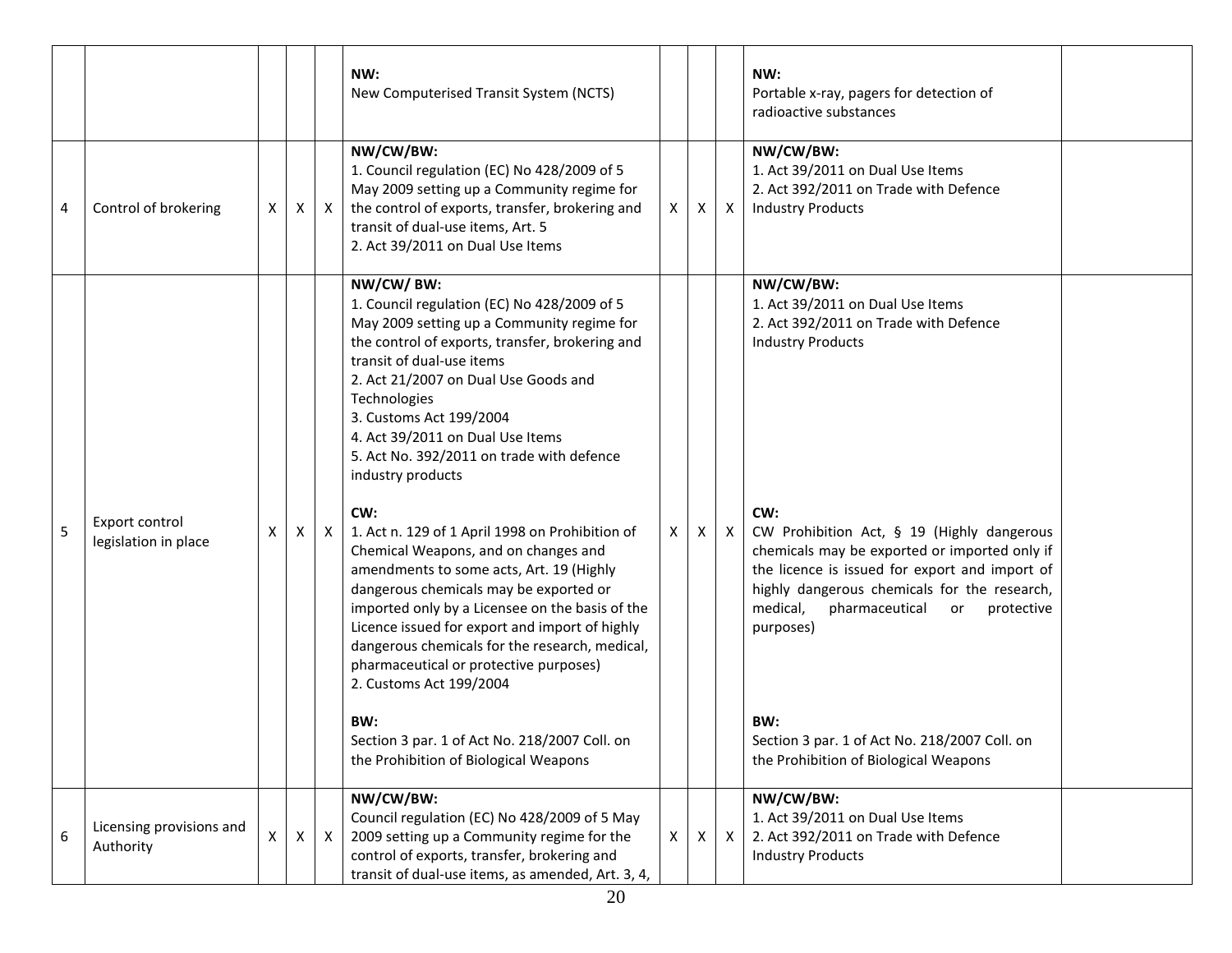|    |                                                            |   |   |              | 5, Chap. III; Art. 9; (intra-Community transfers<br>do not require an authorisation, except for<br>items listed in Annex IV, Art. 22); Annexes IIa to<br>IIf,                                                                       |              |    |                           |                                                                                                                                                                                                                                                                                                          |  |
|----|------------------------------------------------------------|---|---|--------------|-------------------------------------------------------------------------------------------------------------------------------------------------------------------------------------------------------------------------------------|--------------|----|---------------------------|----------------------------------------------------------------------------------------------------------------------------------------------------------------------------------------------------------------------------------------------------------------------------------------------------------|--|
|    |                                                            |   |   |              | CW:<br>1. Act n. 129 of 1 April 1998 on Prohibition of<br>Chemical Weapons, and on changes and<br>amendments to some acts, Arts. 19-23<br>2. Act No. 392/2011 Coll. on Trade with<br>Defence Industry Products                      |              |    |                           | NW:<br>Nuclear Regulatory Authority (NRSA)<br>CW:<br>1. Ministry of Economy, Division of Trade<br>Measures (CWC National Authority, National<br>Authority for Export Control of Military and<br>Dual-Use Goods)<br>2. CW Prohibition Act, §§. 21-24<br>BW:<br>BWC National Authority/ Ministry of Health |  |
| 7  | Control lists of<br>materials, equipment<br>and technology | X | X | $\mathsf{X}$ | NW/CW/BW:<br>1. Council regulation (EC) n. 428/2009 of 5 May<br>2009 setting up a Community regime for the<br>control of exports, transfer, brokering and<br>transit of dual-use items, Annex I<br>2. Act 39/2011 on Dual Use Items | X            | X  | $\mathsf{X}$              | NW/CW/BW:<br>Council regulation (EC) n. 428/2009 of 5 May<br>2009 setting up a Community regime for the<br>control of exports, transfer, brokering and<br>transit of dual-use items, Annex I                                                                                                             |  |
| 8  | Intangible technology<br>transfers                         | Χ | X | X            | NW/CW/BW:<br>Council regulation (EC) No 428/2009 of 5 May<br>2009 setting up a Community regime for the<br>control of exports, transfer, brokering and<br>transit of dual-use items, Art. 2                                         | X            | X. | $\boldsymbol{\mathsf{X}}$ | NW/CW/BW:<br>Act 39/2011 on Dual Use Items, §28                                                                                                                                                                                                                                                          |  |
| 9  | Inclusion of means of<br>delivery                          | X | X | $\mathsf{X}$ | NW/CW/BW:<br>1. Council regulation (EC) No 428/2009 of 5<br>May 2009 setting up a Community regime for<br>the control of exports, transfer, brokering and<br>transit of dual-use items, Annex I<br>2. Act 39/2011 on Dual Use Items | X.           | X  | $\mathsf{X}$              | NW/CW/BW:<br>Council regulation (EC) n. 428/2009 of 5 May<br>2009 setting up a Community regime for the<br>control of exports, transfer, brokering and<br>transit of dual-use items, Art. 24                                                                                                             |  |
| 10 | End-user controls                                          | X | X | $\mathsf{X}$ | NW/CW/BW:<br>1. Council regulation (EC) No 428/2009 of 5<br>May 2009 setting up a Community regime for<br>the control of exports, transfer, brokering and<br>transit of dual-use items<br>2. Act 39/2011 on Dual Use Items          | $\mathsf{X}$ | X. | $\mathsf{X}$              | NW/CW/BW:<br>1. Council regulation (EC) n. 428/2009 of 5 May<br>2009 setting up a Community regime for the<br>control of exports, transfer, brokering and<br>transit of dual-use items, Art. 24<br>2. Act 39/2011 on Dual Use Items                                                                      |  |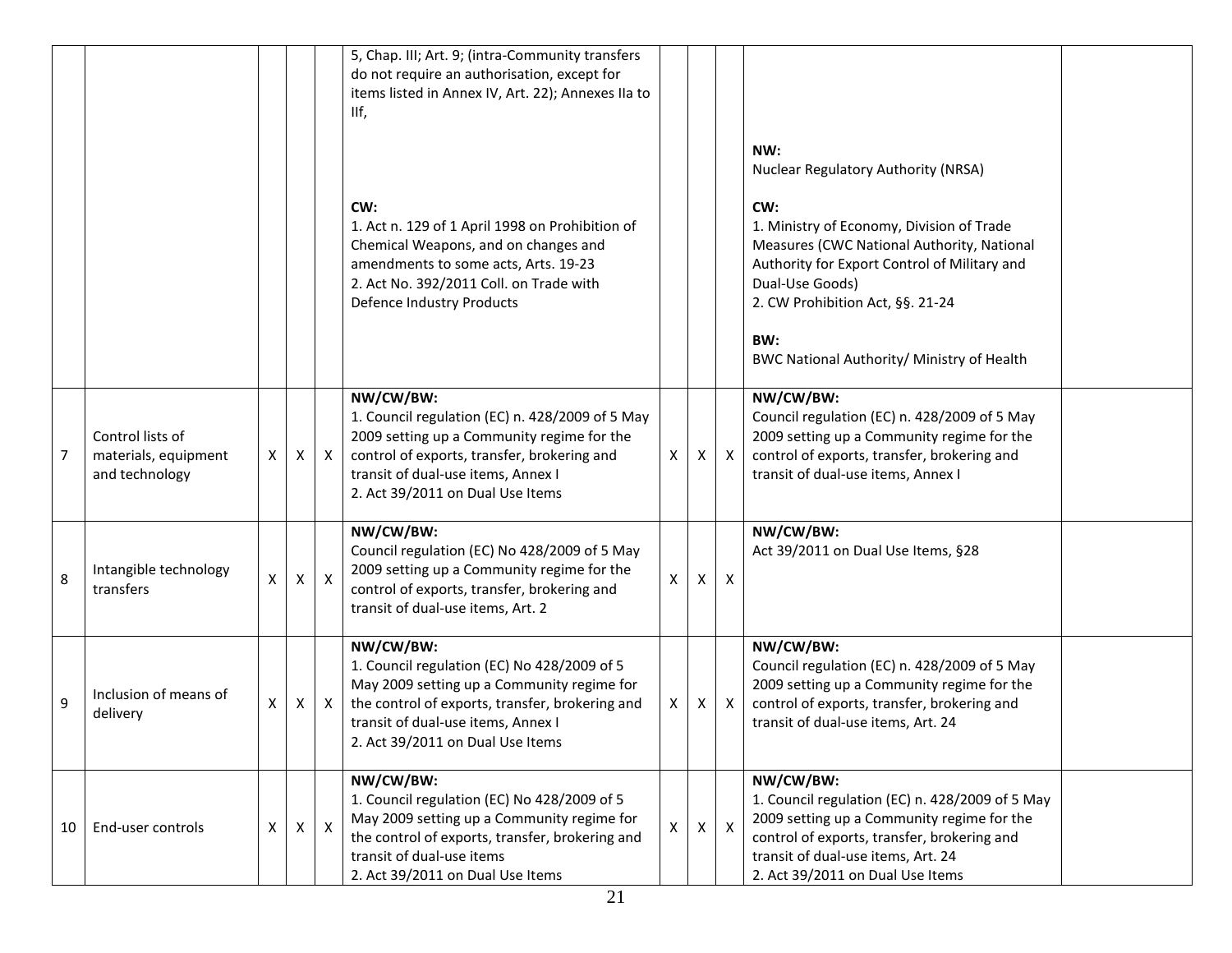|    |                        |              |              |                  | 3. Act 392/2011 on Trade with Defence<br><b>Industry Products</b>                                                                                                                                                                                                                                                                                                                                                                                                                                                              |              |   |                           |                                                                                                                                                                                                                                         |  |
|----|------------------------|--------------|--------------|------------------|--------------------------------------------------------------------------------------------------------------------------------------------------------------------------------------------------------------------------------------------------------------------------------------------------------------------------------------------------------------------------------------------------------------------------------------------------------------------------------------------------------------------------------|--------------|---|---------------------------|-----------------------------------------------------------------------------------------------------------------------------------------------------------------------------------------------------------------------------------------|--|
| 11 | Catch all clause       | X            | X            | $\boldsymbol{X}$ | NW/CW/BW:<br>Council regulation (EC) No 428/2009 of 5 May<br>2009 setting up a Community regime for the<br>control of exports, transfer, brokering and<br>transit of dual-use items, Art. 4                                                                                                                                                                                                                                                                                                                                    | Χ            | X | $\boldsymbol{\mathsf{X}}$ | NW/CW/BW:<br>Council regulation (EC) n. 428/2009 of 5 May<br>2009 setting up a Community regime for the<br>control of exports, transfer, brokering and<br>transit of dual-use items, Art. 24                                            |  |
| 12 | Transit control        | X            | X            | $\mathsf{X}$     | NW/CW/BW:<br>1. Council regulation (EC) No 428/2009 of 5<br>May 2009 setting up a Community regime for<br>the control of exports, transfer, brokering and<br>transit of dual-use items, Art. 6<br>2. Council Regulation (EU) No. 952/2013<br>(Union Customs Code), as amended; especially<br>Arts: 5, 141, 158, 210, chapter on transit, Art.<br>226, 233.<br>3. Act 39/2011 on Dual Use Items<br>4. Act 392/2011 on Trade with Defence<br><b>Industry Products</b><br>5. Customs Act No. 199/2004 §§ 15-16                    | X            | X | X                         | NW/BW/CW:<br>Council regulation (EC) n. 428/2009 of 5 May<br>2009 setting up a Community regime for the<br>control of exports, transfer, brokering and<br>transit of dual-use items, Art. 24<br>CW:<br>Act 129/1998, Art. 41            |  |
| 13 | Trans-shipment control | X.           | $\mathsf{X}$ | $\mathsf{X}$     | NW/CW/BW:<br>1. Council regulation (EC) No 428/2009 of 5<br>May 2009 setting up a Community regime for<br>the control of exports, transfer, brokering and<br>transit of dual-use items, as amended, (would<br>be handled either as an "export" or a "transit"<br>as defined by the Regulation)<br>2. Council Regulation (EU) No. 952/2013<br>(Union Customs Code), as amended<br>3. Act 39/2011 on Dual Use Items<br>4. Act 392/2011 on Trade with Defence<br><b>Industry Products</b><br>5. Customs Act No. 199/2004 §§ 15-16 | X            | X | X                         | NW/CW/BW:<br>1. Council regulation (EC) n. 428/2009 of 5 May<br>2009 setting up a Community regime for the<br>control of exports, transfer, brokering and<br>transit of dual-use items, Art. 24<br>2. Customs Act No. 199/2004 §§ 15-16 |  |
| 14 | Re-export control      | $\mathsf{X}$ | $\mathsf{X}$ | $\mathsf{X}$     | NW/CW/BW:<br>1. Council regulation (EC) No 428/2009 of 5<br>May 2009 setting up a Community regime for                                                                                                                                                                                                                                                                                                                                                                                                                         | $\mathsf{x}$ | X | $\mathsf{X}$              | NW/CW/BW:<br>Act 39/2011 on Dual Use Items, Arts 9, 13 and<br>23 in conjunctions with Act No. 300/2005 Coll.<br>Penal Code, as amended, Arts. 255 - 257                                                                                 |  |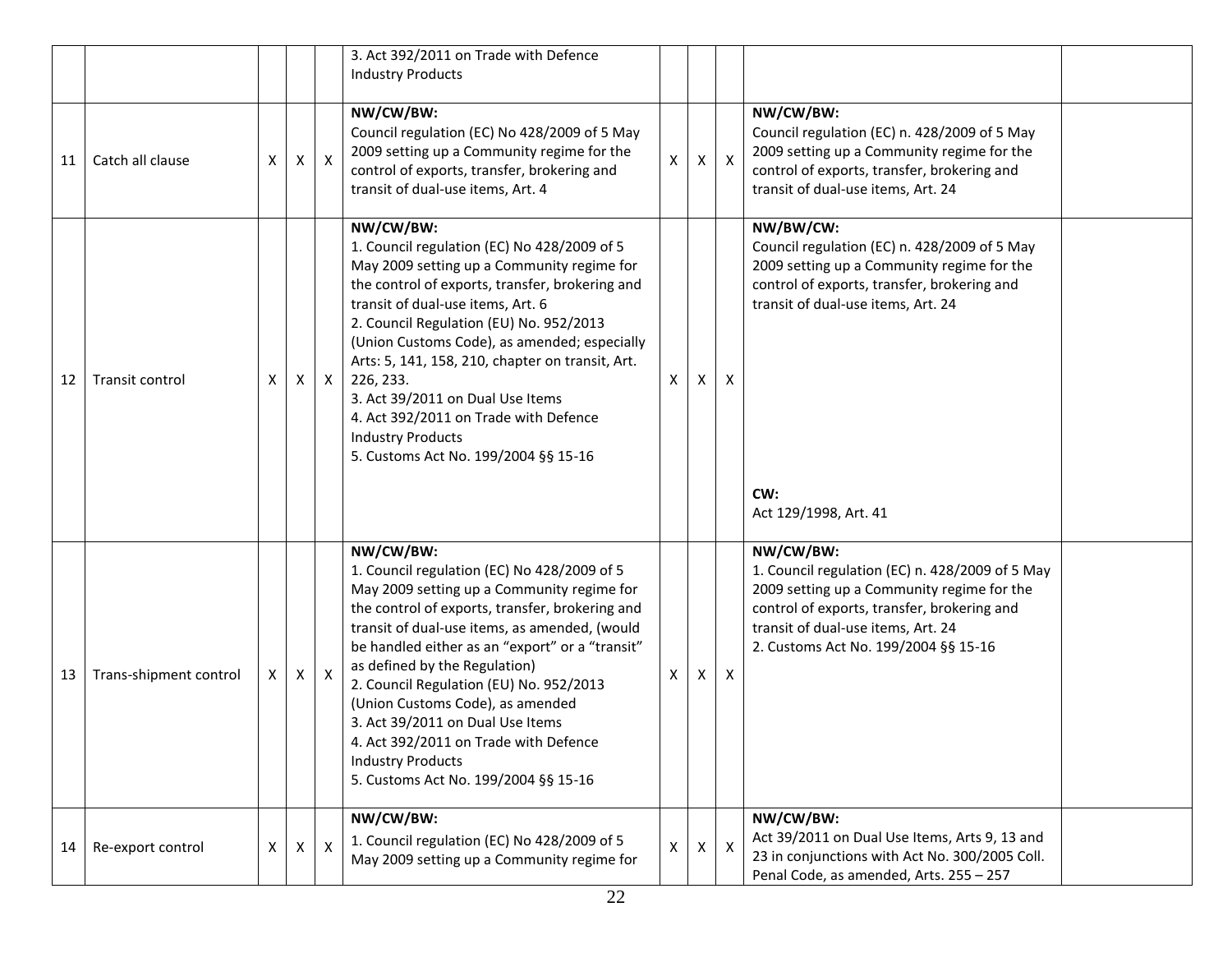|    |                                                                                                                                        |              |              |              | the control of exports, transfer, brokering and<br>transit of dual-use items, as amended Art. 2<br>(defines "re-export" as an "export" for the<br>purposes of the Regulation)<br>2. Union Customs Code, as amended; Art. 270                                                                                                                                                                                            |   |   |              |                                                                                             |  |
|----|----------------------------------------------------------------------------------------------------------------------------------------|--------------|--------------|--------------|-------------------------------------------------------------------------------------------------------------------------------------------------------------------------------------------------------------------------------------------------------------------------------------------------------------------------------------------------------------------------------------------------------------------------|---|---|--------------|---------------------------------------------------------------------------------------------|--|
| 15 | Control over financing of<br>exports/transhipments<br>that would contribute to<br>proliferation                                        | $\mathsf{X}$ | $\mathsf{X}$ | $\mathsf{X}$ | NW/CW/BW:<br>1. Directive (EU) 2015/849 of the European<br>Parliament and of the Council of 20 May 2015<br>on the prevention of the use of the financial<br>system for the purposes of money laundering<br>or terrorist financing<br>2. Council Regulation (EC) No. 2580 of 27<br>December 2001 on specific restrictive<br>measures directed against certain persons and<br>entities with a view to combating terrorism |   |   |              |                                                                                             |  |
| 16 | Control over services<br>related to exports/<br>transhipments that<br>would contribute to<br>proliferation including<br>transportation | X            | X            | $\mathsf{X}$ | NW/CW/BW:<br>1. Council Regulation (EC) n. 428/2009<br>2. Act 39/2011 on Dual Use Items<br>3. Act 392/2011 on Trade with Defence<br><b>Industry Products</b><br>4. Customs Act No. 199/2004 §§ 15-16                                                                                                                                                                                                                    | X | X | $\mathsf{x}$ | NW/CW/BW:<br>1. Council Regulation (EC) n. 428/2009<br>2. Customs Act No. 199/2004 §§ 15-16 |  |